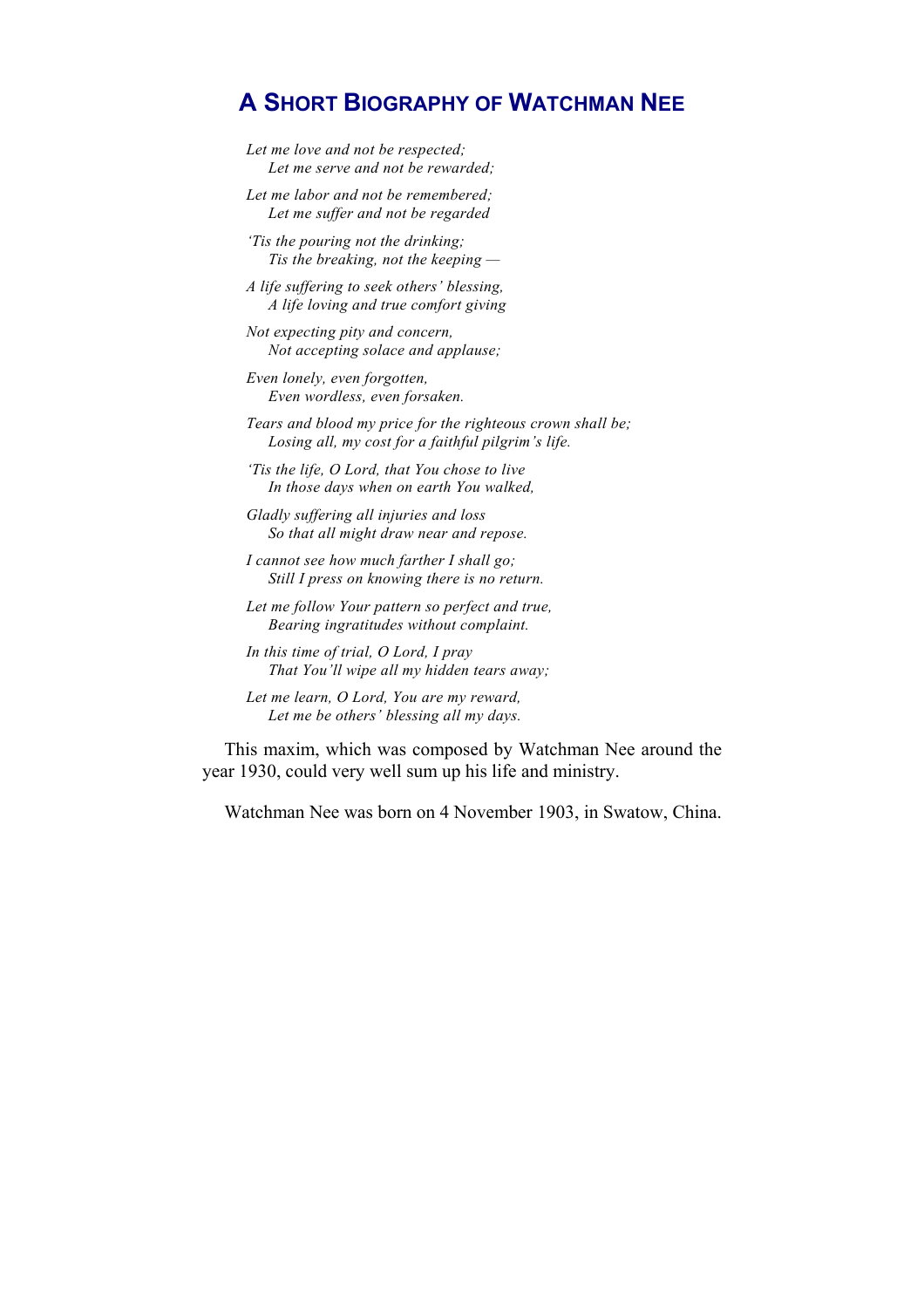His birth was an answer to prayer. His mother, Ho-Ping, was afraid that she might bear only daughters like her sister-in-law who gave birth to six daughters. Ho-Ping already had two girls. Though she was at that time only a nominal Christian, she nonetheless prayed for a son and vowed to give him back to God. In the following year she gave birth to a boy and, following the family tradition, named him Shu-Tsu, which means, To continue glorifying the ancestors. It was not till 1925 that Shu-Tsu changed his name to Watchman (which in Chinese is To-Sheng).

When Watchman was six years old the family moved back to Foochow, their native place. He received his early education through private tutoring in Chinese calligraphy and the study of the Four Books and Five Classics which had been the foundation of Chinese culture for two thousand years. Early on he showed his adroitness in learning. As a boy Watchman was lively and active, and thus he received more chastenings than did his elder sisters. In order to protect him, however, his sisters would sometimes take upon themselves the blame for mischiefs perpetrated so as to relieve their brother of punishment.

In 1916, at the age of thirteen, Watchman entered the vernacular Middle School in Foochow, sponsored by the Church Missionary Society (Anglican), to receive a Western-style education. This was a step towards Trinity College, which was staffed mainly by Irish missionaries from Trinity College, Dublin. Being brilliant, he did not need to study hard to rank at the top of his class. Though he observed Christian traditions such as baptism, communion, Sunday School and so forth, he had nonetheless failed to accept Jesus Christ as his personal Saviour. He loved the world and sought for earthly glory. He liked to read novels and to attend movies. He wrote articles for newspapers, and with the money he received he bought lottery tickets. He was at one time the chairman of his school's student body.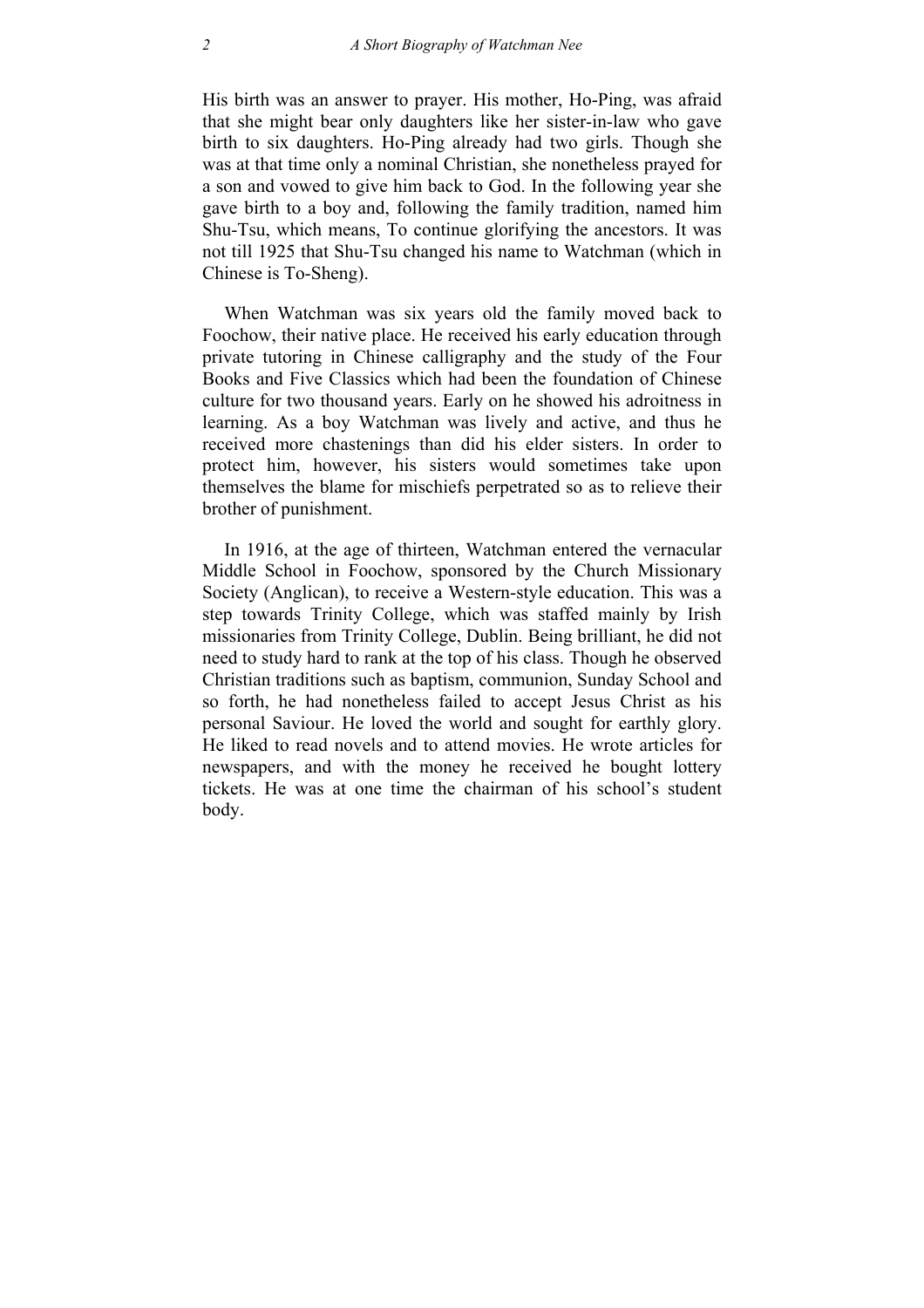During this period China was experiencing great national unrest. Naturally, as a young man Watchman was affected by the political movements all around him. At the same time he developed a strong aversion towards the Church and to preachers. He despised preachers, considering them as dogs to the missionaries. When he was told by his father that he had been promised to God to be a preacher, he could not have disagreed more. Not so, was his firm response, making it clear he had planned his own future in a far different direction. He would never be a preacher, vowed Watchman.

In the latter part of February 1920, Miss Dora Yu, one of the first Chinese evangelists, came to Foochow to conduct revival meetings in the Methodist Tien An Chapel. Mother Nee, being an old acquaintance of Dora Yu, attended the meetings and was saved. The high school boys were free to attend these meetings, and a number of them did. Yet Watchman had till then absented himself. Though his mother had invited him to attend, he declined. In fact, at this time he hated his mother because one day, a month earlier in January, at the end of the winter holiday, a valuable vase in the house had been found smashed. His mother was certain that it was the work of her son, Watchman; so she subjected him to the indignity of a thrashing. Though she discovered later it was a mistake, she had never apologized.

Now, however, mother Nee was saved. She began to have family devotions. When she commenced to play on the piano the very first hymn, she was deeply convicted by the Spirit of God that she must make an open confession to her son before she could worship publicly. To the utter surprise of the entire family she suddenly stood up, walked over to her son, wrapped her arms around Watchman, and cried out, "For the sake of the Lord Jesus, please forgive me for beating you unjustly and in anger." This touched Watchman deeply. Never had he heard of a Chinese parent accepting such loss of face. If his own mother could be so transformed, there must be something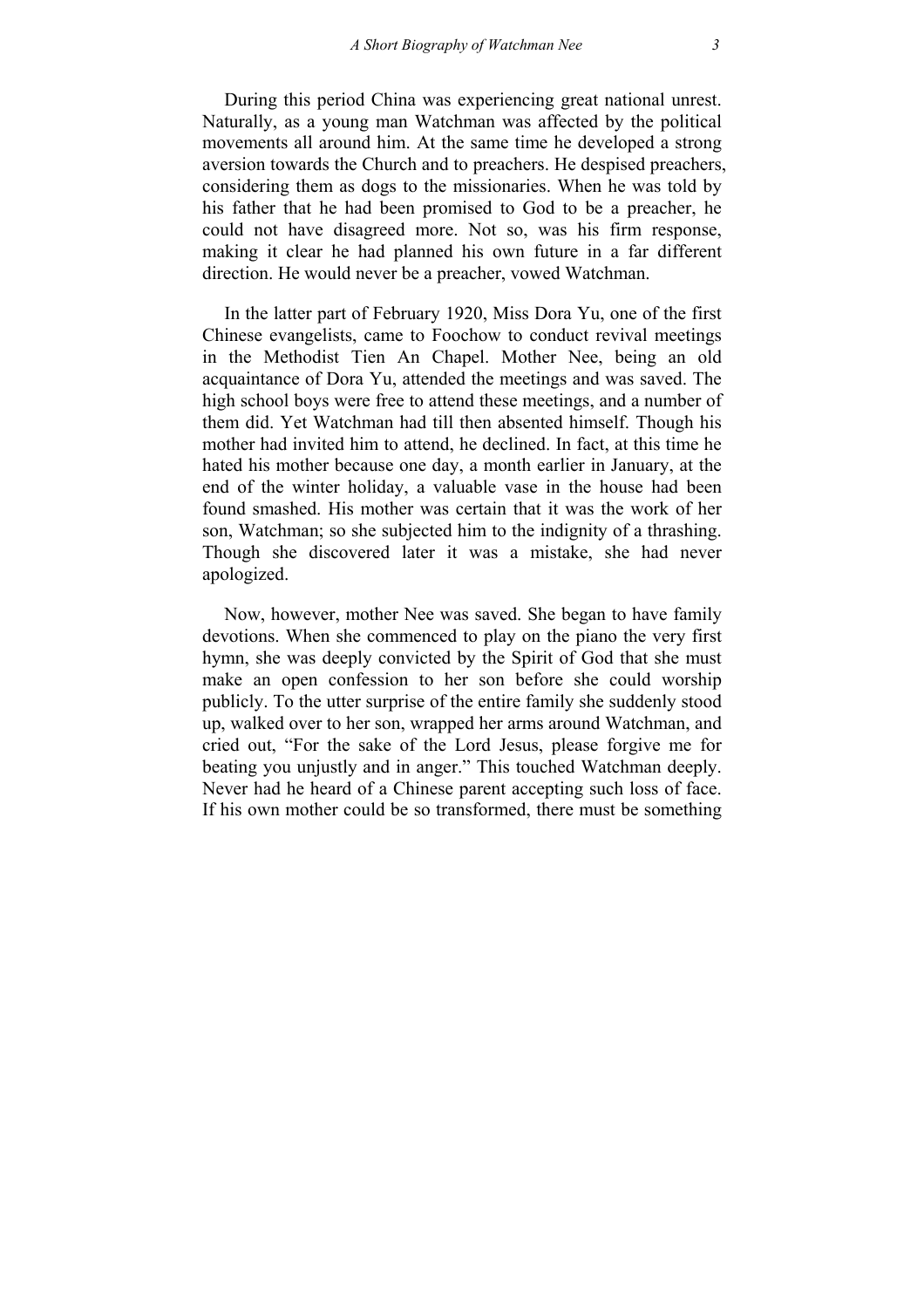powerful in the preaching of this visiting evangelist. Christianity, he thought, must be more than a creed. This lady preacher was therefore worth a hearing. And hence, next morning he told his mother that he was ready to go and hear Dora Yu.

Young Watchman went as he had promised. He was touched in heart by the gospel on the very first evening. He knew that the gospel of Jesus Christ was true. Indeed, he had no problem in accepting it, but he had a serious apprehension. On 18 October 1936, at a Workers' Conference at Kulongsu, he offered the story of his own salvation. Here is what he himself testified:

"In 1920, after I had attended the Revival Meetings led by Dora Yu, I experienced a great struggle in my heart. On the one hand, I must settle the issue of whether or not I would accept Jesus Christ as Saviour; but on the other hand, I must settle the issue of whether or not I would decide to be His servant. For I felt that if I should accept Jesus to be my Saviour, I must at the same time receive Him as my Lord: I would have to serve Him throughout my life. At that time I was only seventeen years old. I had dreamed many wonderful dreams, and I had spent much effort in laying out a great plan for the future. May I humbly say here—and my fellow-students, several of whom are here, could bear witness to the truth of it—that had I diligently pursued my plan I could have well succeeded. Accordingly, my receiving the Lord's salvation must be two-fold: I must not only be saved from sins, I must also be saved from the world. I was convinced that I could not set aside the Lord's calling, merely becoming a saved person and not a serving one as well. I wanted these two things to happen together.

"That night (29 April 1920), in the very deep of the night, I was alone in my room to settle these two questions. I knelt down to pray. At first I had nothing to say. After a while, and without premeditation, I began to see many sins appearing before my eyes. I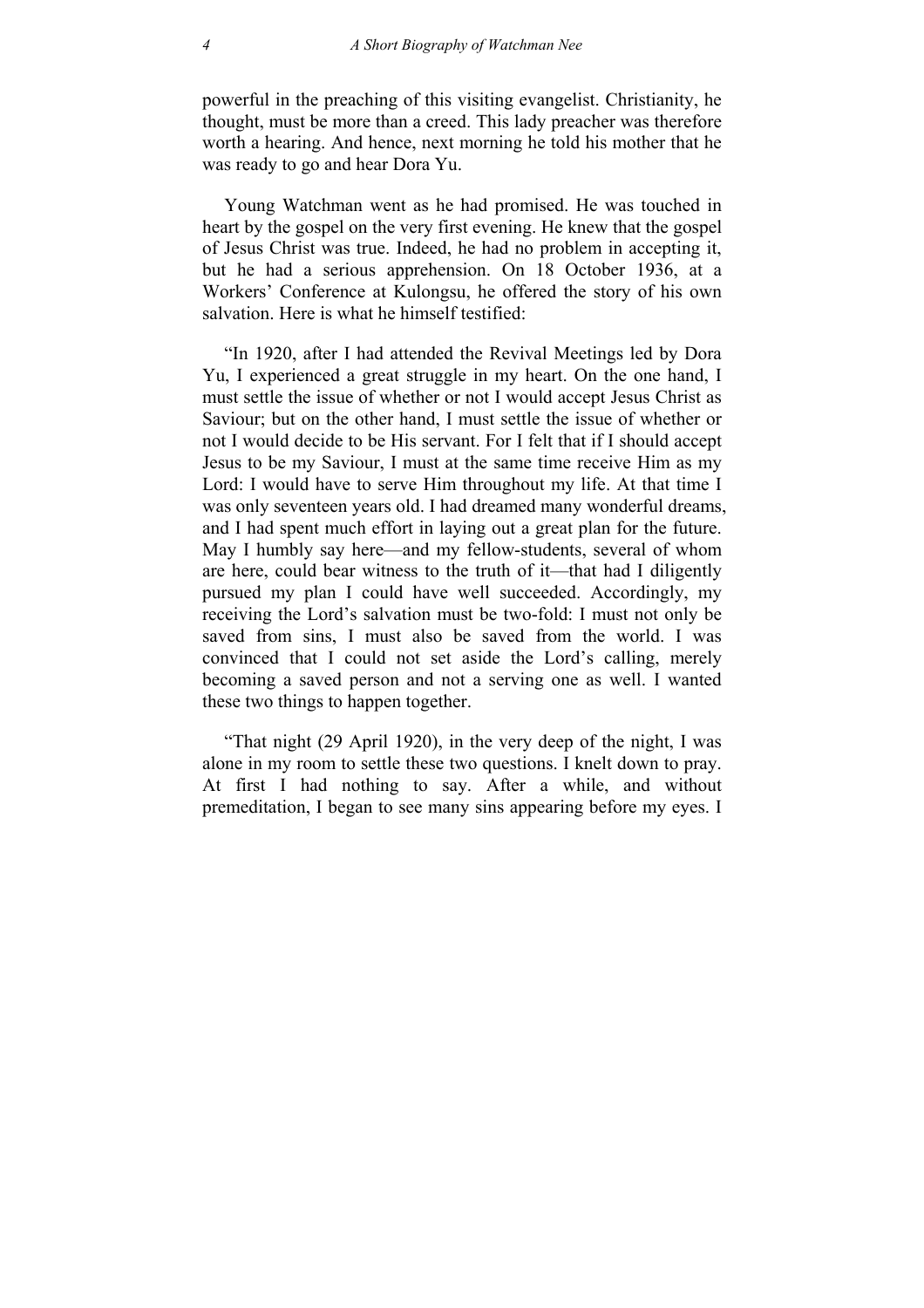saw myself a sinner. Never in my life had I seen my sins in such a way. Yes, I indeed saw my sins, but at the same time I saw the Lord Jesus. On the one hand I saw the blackness of my sins, but on the other hand I saw the redness of the blood of the Lord Jesus. I witnessed the Lord Jesus hanging on the cross, bearing in His own body my sins. It was as though the Lord were calling to me: 'I have borne your sins. I am waiting for you to come.' How could I any longer resist when under the impact of such love? Formerly I had mocked believers in Jesus Christ, but that night I could not mock them anymore. I asked the Lord to forgive my sins. As I confessed them, the burden of them rolled away from me.

"During that time, many new things happened to me. For the first time I realized I was a sinner. For the first time I prayed and asked the Lord to forgive me of my sins. For the first time I received into my heart true joy and peace and knew as well that my former joy and peace had been false. After prayer I rose up and sensed great freedom. It seemed as if my entire room were flooded with light. I did not know where I was.

"All the things I had planned in the past years were now finished. It might have been easy for others to lay down their dreams and plans, but for me this had proven to be most difficult. And yet that night I received a new life. Both my salvation and my call were simultaneously resolved. And since that night I have never doubted my call: Within that very hour I knew the Lord had saved me. I knew He had died and that He now lives for me; therefore, I too must die and live for Him. I must serve Him in all my life.

"After I was saved I continued my study in school. While other students brought novels to class to read, I brought the Bible. Not long afterwards I went to Shanghai to stay with Miss Dora Yu in order to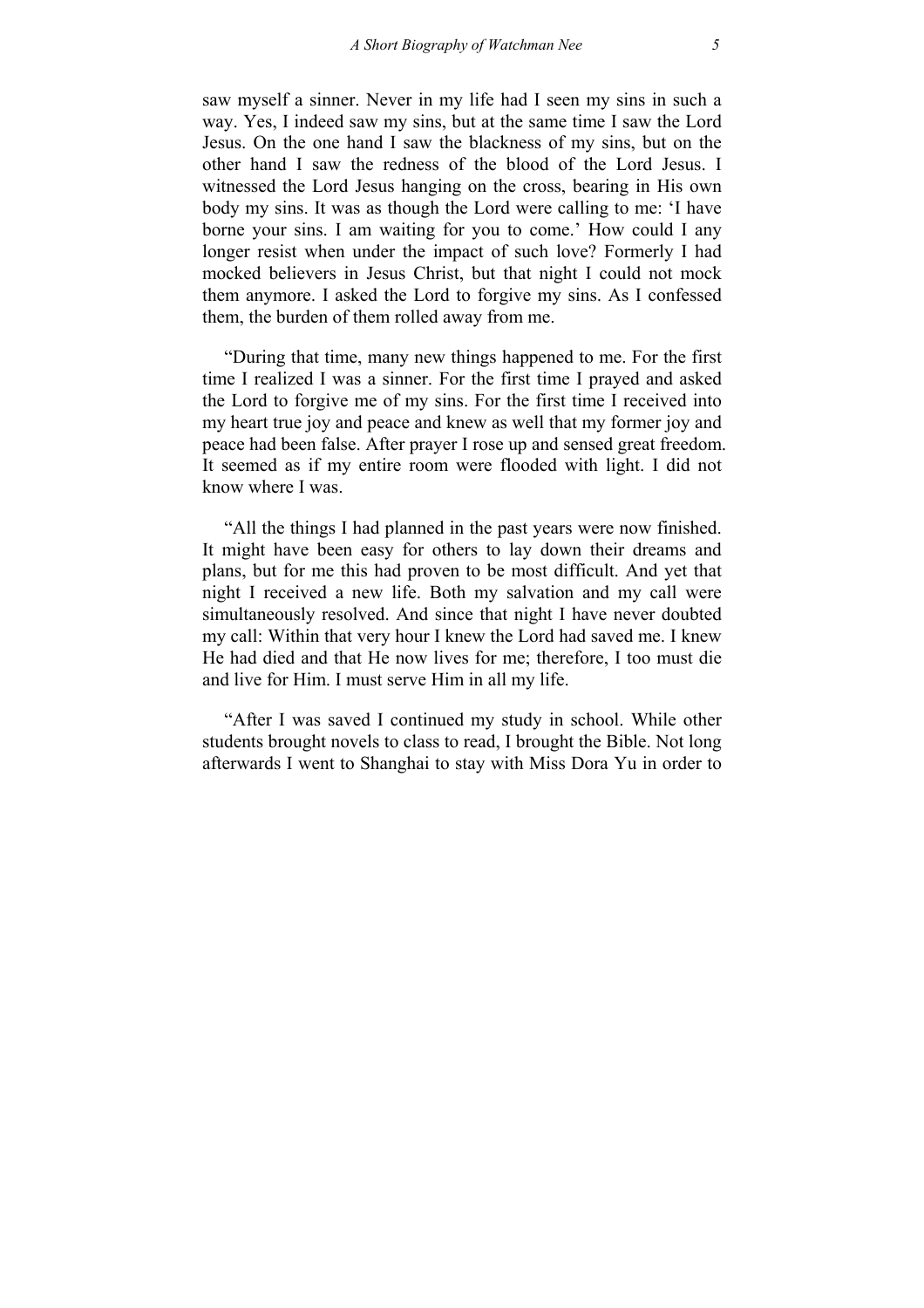learn how to serve the Lord.<sup>\*</sup> However, I was sent back by her after only a short stay. She did not explain to me why she was sending me back; she simply said that it was not convenient for me to stay there. I understood later on that the problem was in me—that it was because as a youth I liked to [ea](#page-5-0)t well, dress well, and sleep till eight o'clock in the morning.

"After I returned to Foochow I continued my schooling. I did not faint in heart, since I knew God had called me. I knew I had many weaknesses, but God would never forsake me. Although I occasionally lost my temper and exhibited other bad habits, my schoolmates realized that I was different from before.

"Now when I was newly saved I did not know how to lead people to Christ. I thought that the more words I spoke to them the better, that if I said more, then people would be saved. But I was a total failure, for no one got saved. I felt I was powerless.

Later on, I met a lady missionary, Miss Groves. She asked me how many souls I had won since I had been saved. I replied that I had preached the gospel to my fellow-students but that they would not listen; and therefore, the fault lay in them. She suggested, however, that the fault probably lay in me. She probed further and asked me if there was anything standing between me and God—if there was any hidden, unconfessed sin. I had to acknowledge that there were such things. She asked me if I was willing to deal with them immediately; to which inquiry I responded positively.

"She further inquired about how I witnessed to people. I said I had no plan. I simply said what I felt like saying, without any regard to

 $\overline{a}$ 

<span id="page-5-0"></span><sup>∗</sup> At that time there was some student unrest, and sensing the need of adjusting himself to a whole new direction in life Watchman quietly disappeared and went off to Shanghai to join Dora Yu's Bible School for a one-year training in the Scriptures.—*Translator*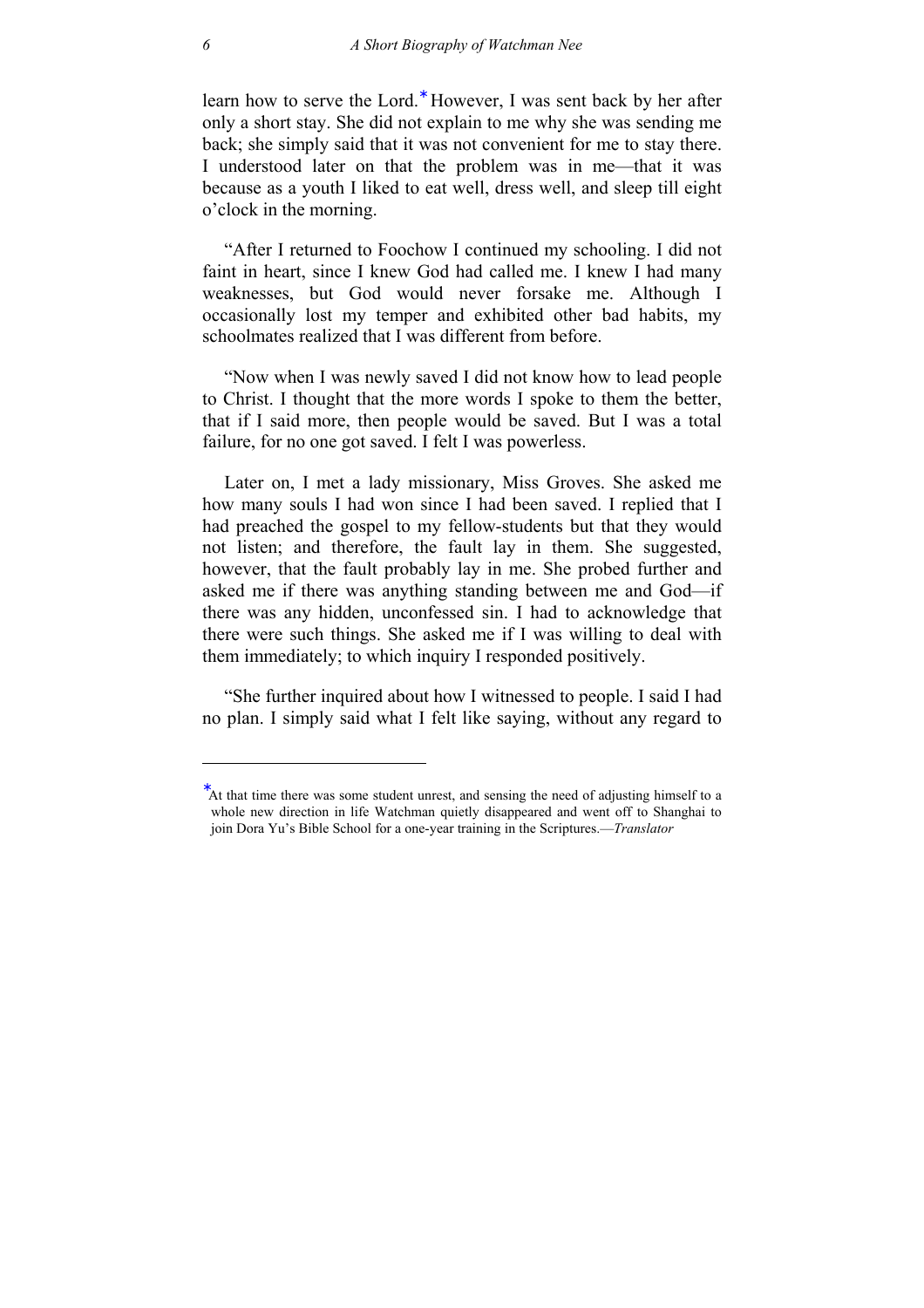their listening or not. She told me that I was wrong in doing so. 'You should first speak to God and then speak to men. You should first bring people *to* God before you speak to them *for* God. You should pray to God, seeking to know for whom He wants you to pray. Write these names in a notebook and pray for them daily. Then when opportunities arise, preach the gospel to them.' I accepted her advice.

"That very day, in fact, I dealt with many sins and unrighteous things. I asked the Lord to cleanse me with His blood and forgive my sins. From that day onward, I prayed for those whose names were written in my notebook. At the beginning I prayed for them hourly. I found it was rather difficult, for I did not have much to say. Even in class I prayed secretly for them. After a few months, my schoolmates considered me a laughingstock. Whenever they saw me approaching them, they would say that the preacher was coming, and they did not really listen to what I had to say to them.

"Later on I asked Miss Groves why I was still ineffective after having used all the methods she had taught me. She encouraged me to keep on praying till some would get saved. Thank the Lord, I can testify that all of those except one whose names were written in that notebook got saved. There were sixty to seventy names written down in it. Thus did I learn the lesson of never giving up but always praying."

Watchman carried a Bible with him everywhere. He was constantly reading it. He once testified that he read nineteen chapters of the Bible consecutively each day. He also used various approaches by which to search the Scriptures. He went through the whole Bible—both the Old and New Testaments—several times within a short period. Having a photographic mind, he was able to remember much of what he had read. Moreover, his knowledge of Biblical truth greatly increased.

In searching the Scriptures he realized that he must obey the Lord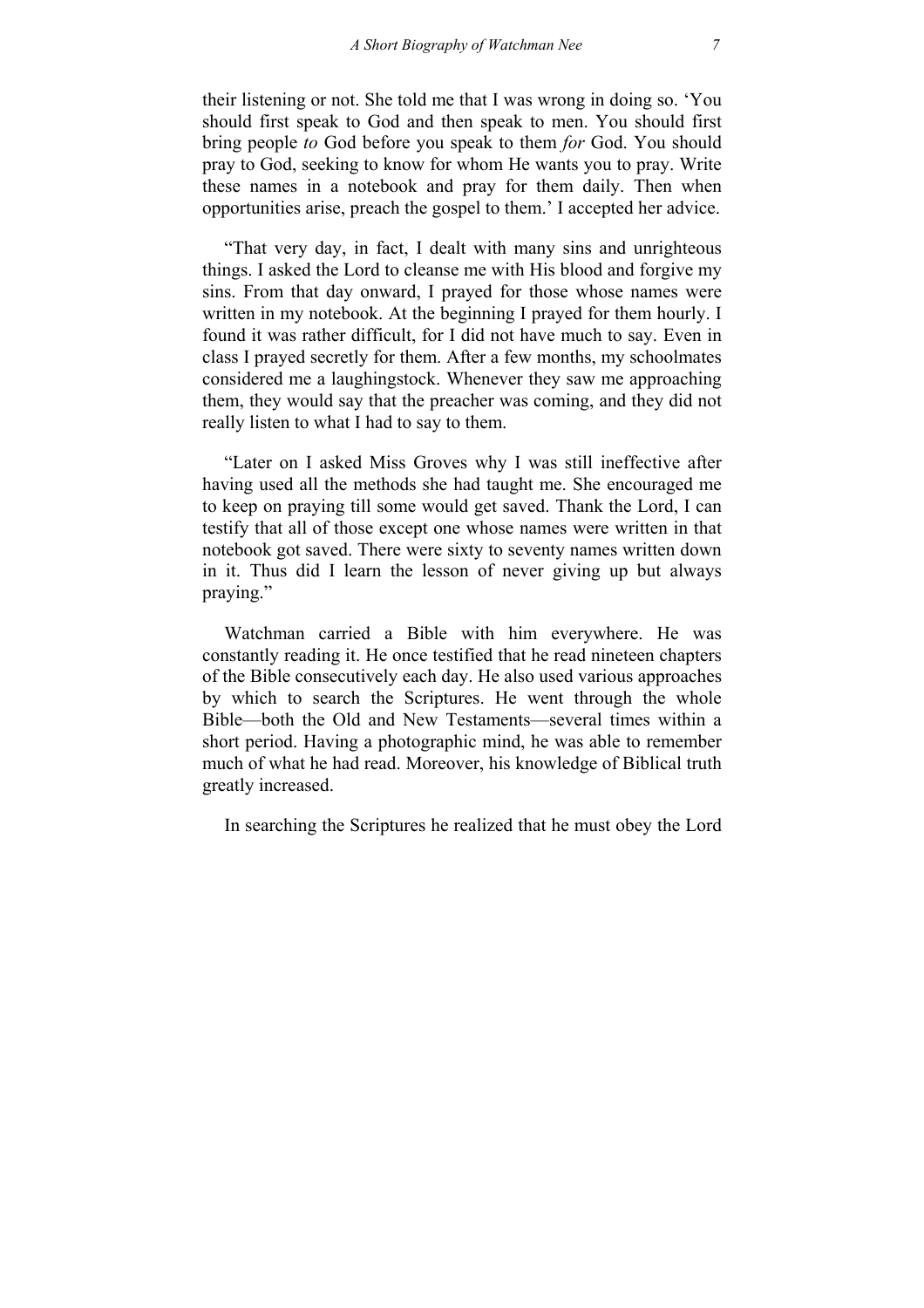by being baptized by immersion. So, on 27 March 1921, he was baptized in the water at White Teeth Rapids outside of Foochow. Declared Watchman on this momentous occasion: "Lord, I leave my world behind! Your cross separates me from it forever; and I have entered into another. I stand where You have placed me in Christ!"

In his heart Watchman wanted to follow everything that was to be found in the Bible but nothing that was not there. So as he continued studying God's word, he felt the need to remember in simplicity Jesus' death at the Lord's Table. He talked to his friend Leland Wang, who happened to have the same conviction. And thus, one Lord's Day evening in 1922, in the early part of the year, three of them—Leland and his wife, and Watchman—broke the bread of communion in a small house where the Wangs lived. They found much joy and release in thus worshiping the Lord. Later they were joined by others.

For much of his spiritual growth, Watchman turned to Miss Margaret E. Barber for help. Miss Barber had first come to Foochow in 1899 with the Church Missionary Society, but then in 1920 she had returned to Foochow independent of any mission board, depending on the Lord alone. She lived in a bungalow at White Teeth Rock. She and her fellow-worker, Miss L. S. Ballard, gave themselves to pray that God would raise up young men and women to win rural China for Christ. Naturally, these young believers turned to her for help.

"During that time," continued Watchman in telling the story of his salvation, "I felt I would not be effective in work without the power of the Holy Spirit. I must carefully deal with this problem before God. I needed to seek the power of the Holy Spirit. So I went again to my spiritual sister, Miss Barber, for counsel. I told her that there were few people getting saved in my community. Did I need to receive the power of the Holy Spirit or to be filled with the Holy Spirit in order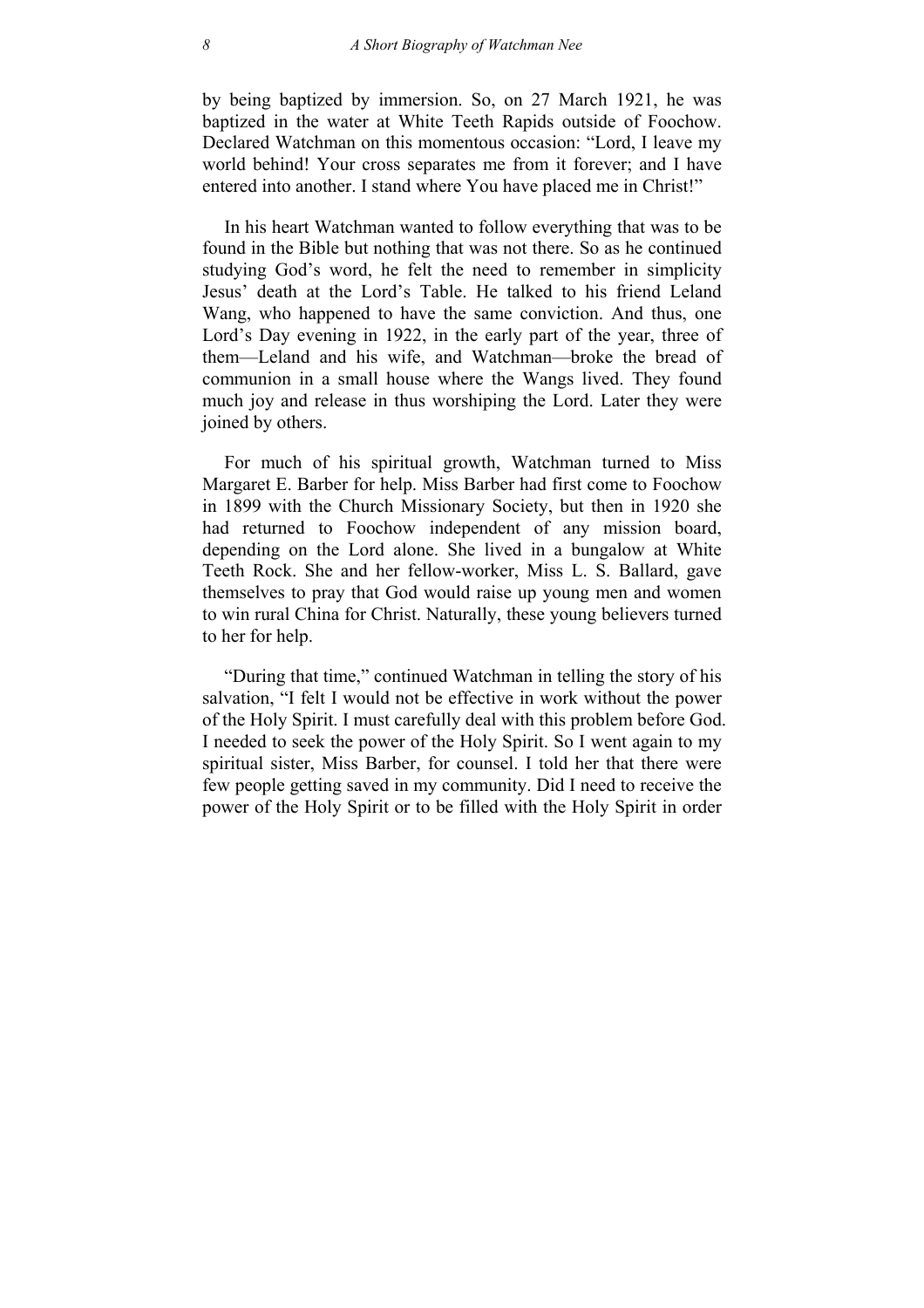to win more souls? Her answer was yes. At that time I was very young and ignorant concerning spiritual things. I knew God had already saved me and had also called me. Though I had not yet gained complete victory, I had laid aside many improper things in my life. I further inquired of her if she had any way or method by which to be filled with the Holy Spirit. She replied that I must consecrate myself to God. I said to her that I had already consecrated myself to Him, but that I still saw my own self. How could I consecrate more? Her answer was that I must ask God to accept my consecration just as I would have asked people to accept my gift. As I continued to ask how, she told me a story:

"'Mr. Prigin was a brilliant young man. While he was pastoring a church he was at the same time studying for the degree of Doctor of Philosophy. Two months before the final oral examination, having already been assured by his professors that he would have no trouble passing it, he was challenged by God to lay aside his ambition. For some time he had been asking God to fill him with the Holy Spirit because he was conscious of his unsatisfactory spiritual life as well as of his lack of power. He attempted to argue with the Lord by suggesting how much more glorious for Him to be served by a Doctor of Philosophy; the Lord showed him, however, that He had no such need. If he really wanted to be filled with the Holy Spirit he must not take the examination. He was perplexed. He agonized over this issue for two months, till the very Saturday before his examination was to occur on the following Monday, and while he as usual was once more waiting before the Lord for the message he was to give on the Lord's Day. He was still troubled by this inner struggle. In desperation he finally yielded to the Lord and notified the school authorities that he would not come for the final examination. Yet he had been left so exhausted that he could not prepare for the message for the next day. Upon mounting the pulpit the next day to preach he simply told the congregation the story of what had just happened to him. There was not a dry eye in the whole congregation. He became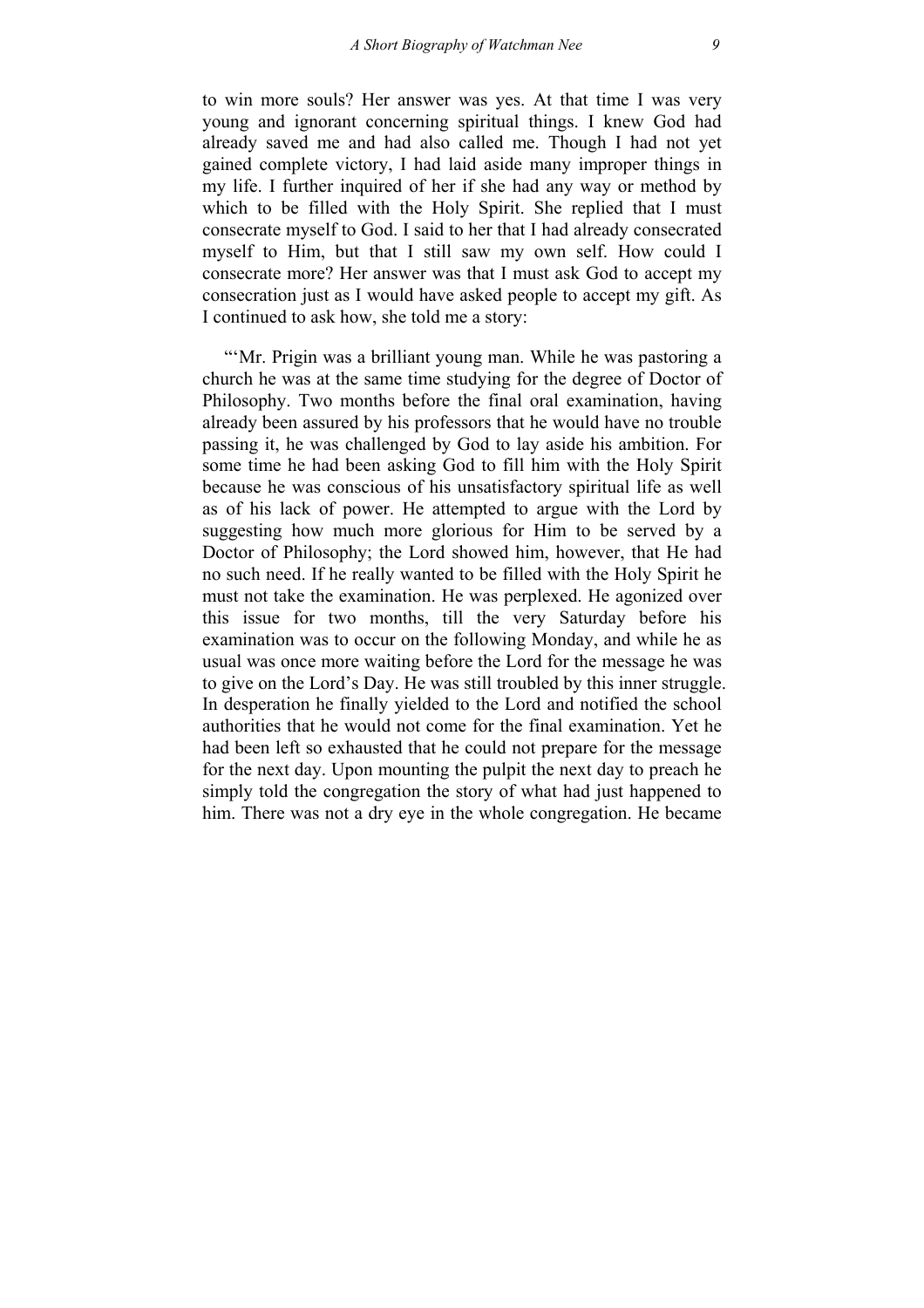a man greatly used by God."

"After I heard this story," continued Watchman at the 1936 Kulongsu Conference, "I told the Lord that I was willing to set aside all hindrances to my receiving the power of the Holy Spirit. Between the years 1920 and 1922 I had confessed my sins and had apologized to at least two to three hundred people. I reckoned that each single sin was an obstacle. If I could get rid of all these sins, I would surely receive power. Nevertheless, having done all this I still did not receive power.

"By January of 1922 there was already a small gathering of the Lord's people at 'Tze Yuan' ['Tze Garden']. I remembered one day that I was going to have to preach that very day. So I opened my Bible, trying to find a suitable subject. I happened to read Psalm 73, verse 25, which states: 'Whom have I in heaven but thee? And there is none upon earth that I desire besides thee.' Upon reading it, I confessed that I could not say these words as the psalmist had said. At the time I knew that there was something hindering the relationship between me and God. For over ten years I had had deep affections for Charity.<sup>∗</sup> She was not saved at that time. I tried to preach the gospel to her, but she always laughed at me. We truly loved each other. I let her laugh at the Lord Jesus whom I preached. In my heart she always [oc](#page-9-0)cupied a very large place. I had frequently asked myself if I should continue to let her occupy such a place in my heart. We all know that when a young man is in love, it is most difficult for him to lay it aside. Although with my lips I said to God that I was willing to lay her aside, in my heart I was unwilling to do so. I now read that verse in the Psalms again. I could honestly confess that I could not lay her aside. During that entire week I could not say, 'Whom have I in heaven but thee? And there is none upon

 $\overline{a}$ 

<span id="page-9-0"></span><sup>∗</sup> Charity Chang was Watchman's schooldays sweetheart.—*Translator*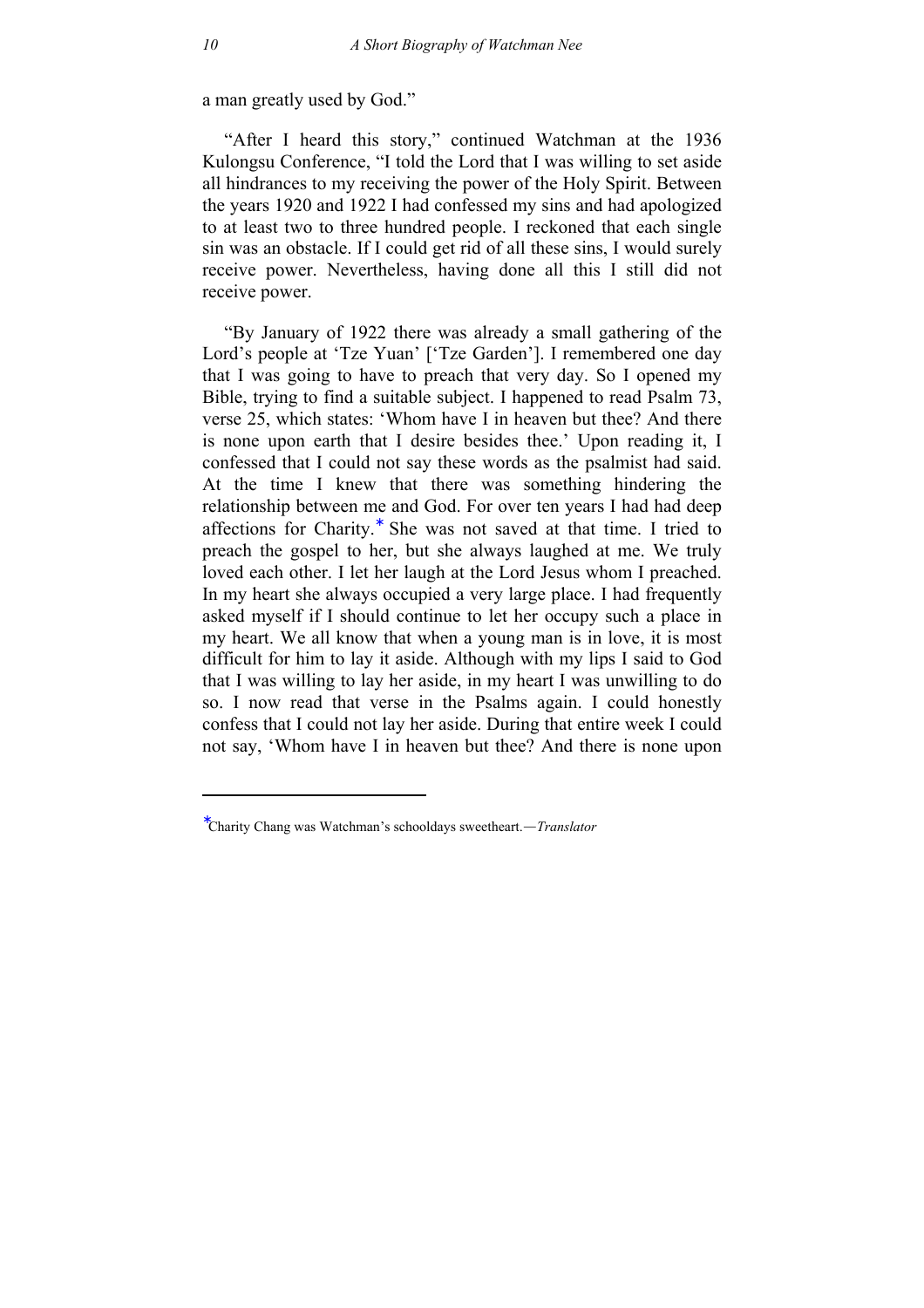earth that I desire besides thee' The Spirit of God had put His finger on this very issue as the hindrance to my being filled with the Holy Spirit. On that particular day I still went to preach, though I did not know what I was preaching about.

"Later on, I began to reason with God. I asked Him to give me power first, and then I would lay her aside. But God never reasons with men. In my youthfulness I promised God many things: I would go to Tibet to preach the gospel; I promised Him I would do this and that; but God would not listen. His finger persistently pointed at this girl friend as my obstacle. No matter how I prayed, I could not get through. My heart was really heavy. I even begged God to change His heart. But no, He insisted on my dealing with this matter. It was as though there was a piercing of my heart with a sharp sword. God wanted me to learn a deeper lesson; otherwise I would be of no use in His hand.

"On yet another day I preached in the morning. In the afternoon I was in my room under great heaviness of heart. I told God that since I would be going back to school the next Monday I wanted Him to fill me with the love of Christ. I was now ready to lay aside my lover. The love of Christ had so constrained me that I was determined to put her aside. With this decision made I could say from my heart the words of Psalm 73.25. My inside was filled with unspeakable joy. Even though I had not ascended to the *third* heaven, I could say I had been to the *second* heaven, so happy and full of joy was I. The world now became insignificant to me. I felt as though I were floating on a cloud. On the night when I was saved, the burden of my sins had been rolled away. On this day (13 February 1922), all obstacles in my heart had been removed. Not long afterwards many people were saved."

It has been told that after this surrender of heart to God Watchman changed his clothes, put on coarser dress, took a roll of gospel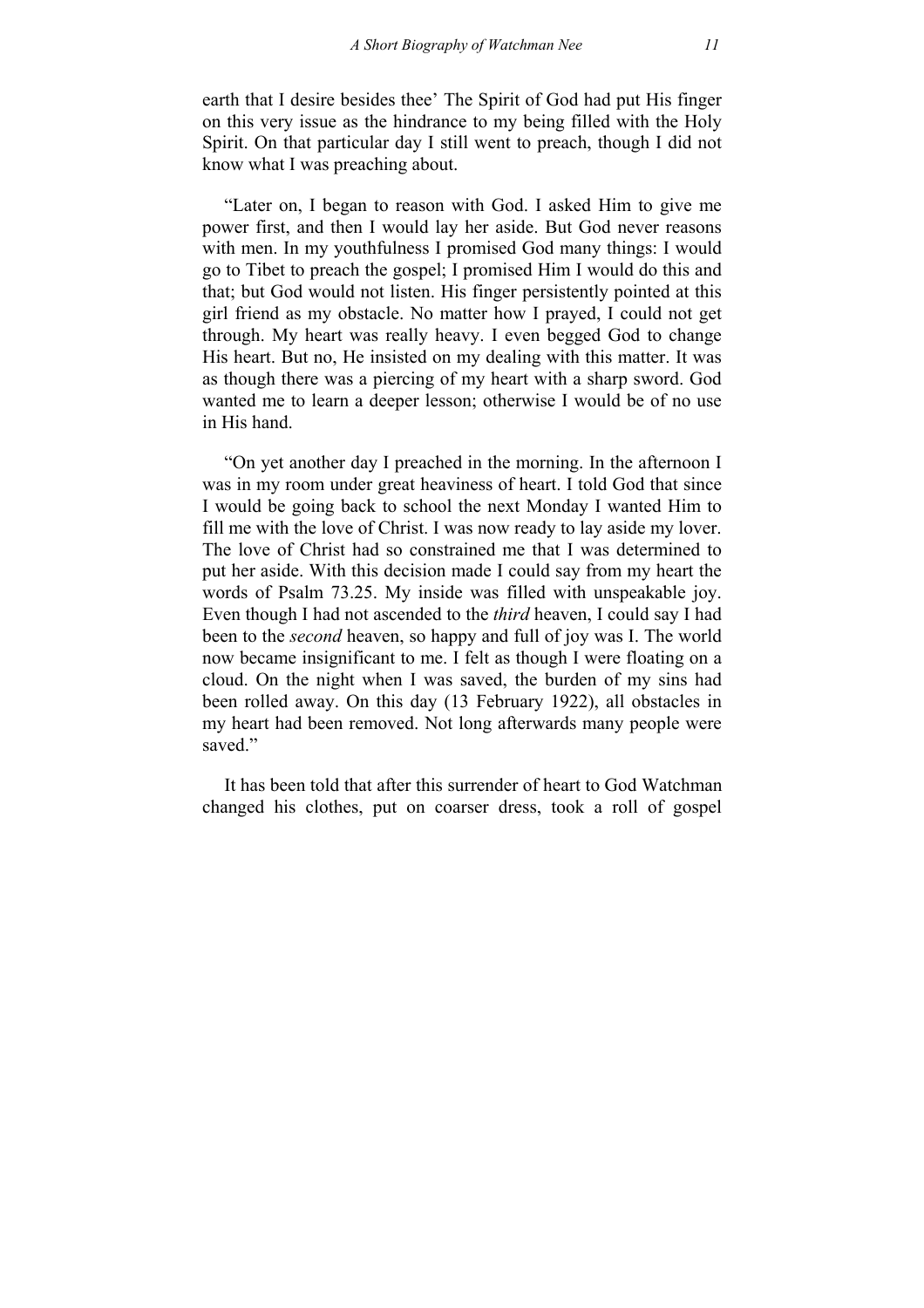posters, went out to the streets, and affixed these posters to the walls. Such was the nature of his farewell to the world. He also composed a hymn on this occasion:

*What length, breadth, height and depth! What greatness is His love! How else could I, a sinner vile, Be in such grace and bliss?* 

*My Lord has paid the price To buy me for Himself. So, willingly I'll bear the cross To follow Him steadfast.* 

*I've now abandoned all That I may thus gain Christ. No thought or care of life or death, Nothing can hold me back.* 

*Friends, pleasures, gain and fame . . . No longer useful be. My Lord became so poor for me, His poverty I'd share.* 

*I love my Saviour dear; His praise is my desire. For Him, let ease be turned to pain, Let gain be turned to loss.* 

*My Comforter Thou art, Jesus my gracious Lord! Who do I have in heav'n but Thee? Who else my love on earth?* 

*I care not for the pain, Hardship and loneliness. Dear Lord, embrace my spirit, soul and body with Thy love.* 

*I ask of Thee, my Lord, To guide me with Thy grace; Stand by my side to give me strength To safely pass through life.*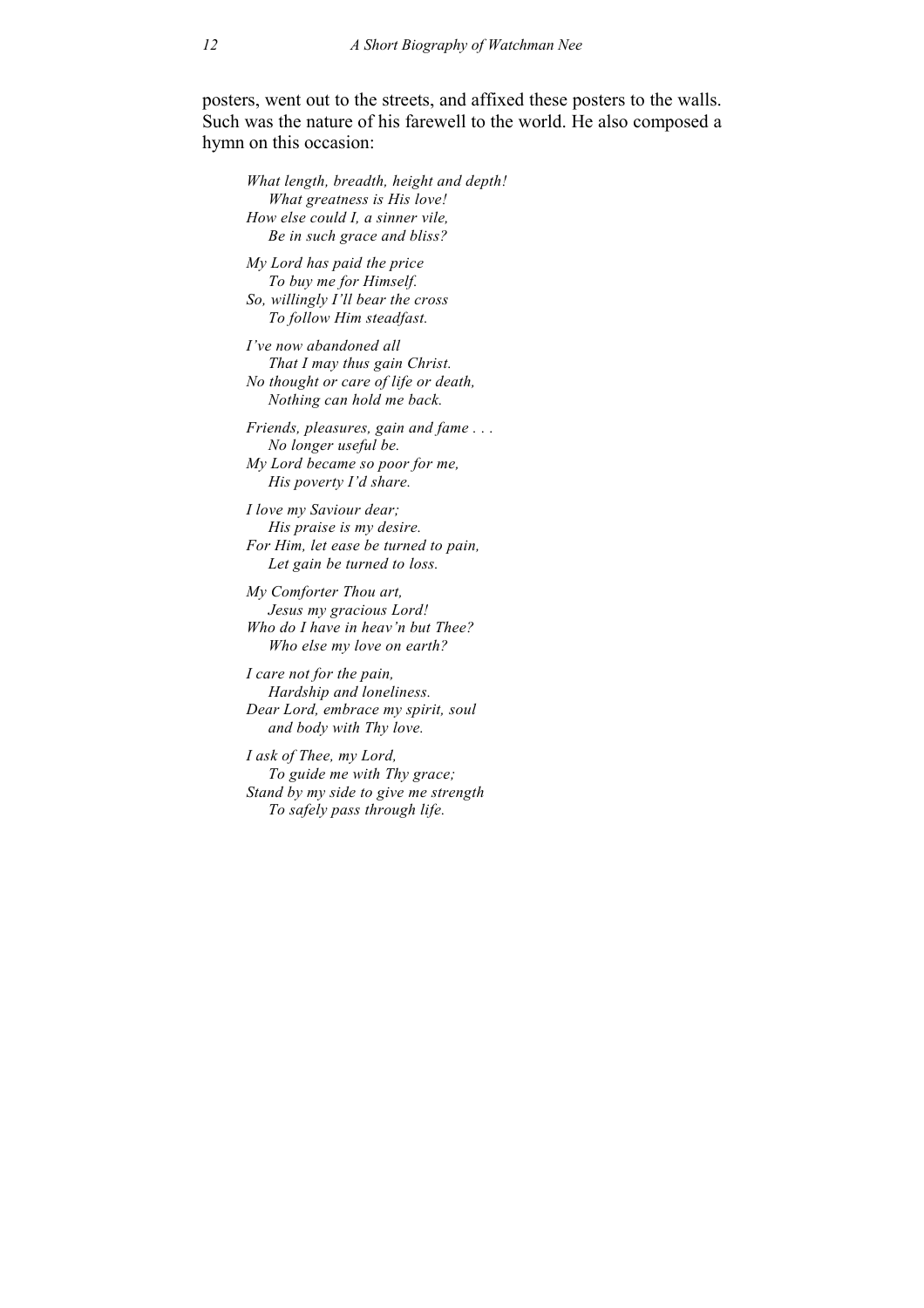*Satan, flesh, and the world Do tempt and press me sore; Unless Thy might upholds me, Lord, I just might shame Thy name.* 

*While time is fleeting by, Lift me above this world; That at Thy return I can sing, "Hallelujah, Amen."* 

During the second academic semester of 1922, evangelistic meetings began to be held at school. Hundreds came to experience the saving grace of God. At lunch times and in the evenings, there would be students praying in the chapel. The proctor of the school was amazed at the lack of disciplinary cases. During holidays, students (wearing gospel placards on their chests or backs) would go out to the streets to preach. In January of 1923 Miss Ruth Lee (formerly an avowed atheist but now a fulltime Christian worker) was invited to Foochow to conduct evangelistic meetings. Though only four preaching services were scheduled to be held, many people were saved. Watchman and his fellow-workers felt the need of continuing on. The Spirit of God moved so mightily that the meetings could not be stopped. Daily, many came to hear the gospel. Watchman recalled, "I have never seen a greater revival. People were saved daily. It seemed as if whoever met us got saved." This continued on for about a month before they formally rented a place. Such was the beginning of the work in Foochow.

Watchman continued with his story. "In 1923 I was a young man. I had six fellow-workers who were also young in age. I frequently had arguments with one of them. We each had our temperament and particular idiosyncrasy. I said he was wrong, and he said I was wrong. Every Friday we had our co-workers' meeting. The two of us often quarrelled. The other five would sit there listening to our wrangles. I acknowledged that I sometimes was wrong, but I believe he made more mistakes than I did. It was easy to confess my own fault, but it was hard to forgive another's fault. On Saturdays I usually visited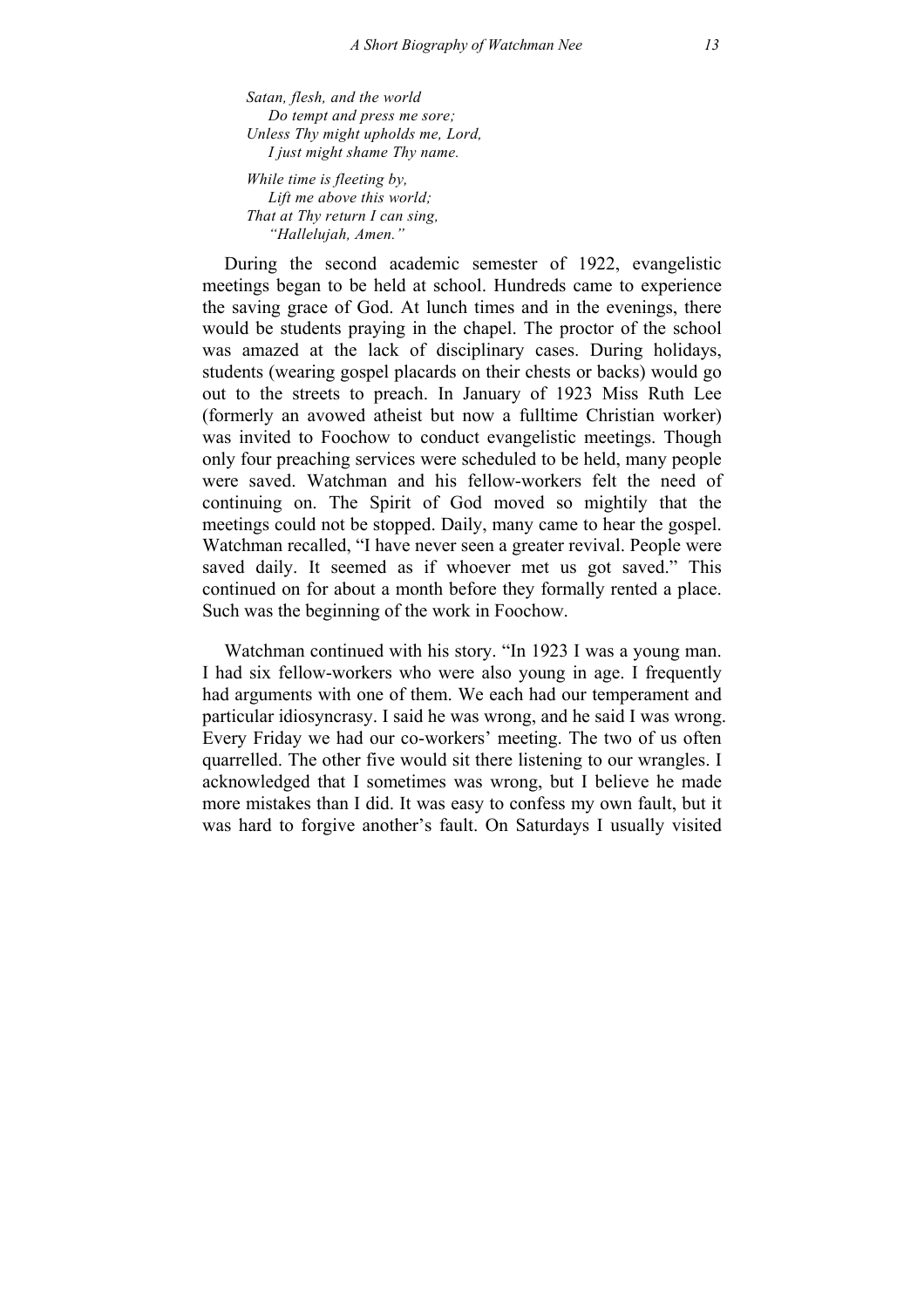Miss Barber, carrying my accusation to her. I told her that my fellow-worker was so wrong in this and other matters that she should admonish him. Then she would say to me, 'He is five years older than you are. You should listen to him, because the scripture says, "ve younger, be subject unto the elder" (1 Peter 5.5)'.

"I asked her whether I must be subject to him with or without reason. This, I had said to myself, I could never do. Christians should be reasonable. Yet she would not listen to me, but merely insisted on what the Scriptures said. I was very angry within. Why should the Scriptures say such a thing! I dared not lose my temper before her. On most Saturdays I would go to her and accuse that fellow-worker who was older than I. But she always would answer the same way—that the younger should be subject to the older. She said it again and again. I was dying with frustration.

"On one particular Friday afternoon I had battled with that older brother most fiercely. In the evening I returned to my room and cried. (I can laugh now; but at that time I rarely laughed, though I frequently lost my temper.) I thought that by going once more to my spiritual sister I could receive some sympathy from her and at last get her to avenge me. Who would have thought that I would get absolutely no sympathy from her but would be strongly chastened by her instead! I deeply regretted that I had been born five years later than that older brother.

"Yet once more we two brothers quarrelled. This time I regarded him as totally unreasonable. I was sure now that I would be vindicated. So I went again to sister Barber to accuse my older brother. I asked her whether I should still be subject to one who had committed such gross error. She answered, 'Right or wrong is an altogether different question. Let me ask you, Today you accuse your brother before me with such an attitude; are you like one who bears the cross? Do you have the spirit of the Lamb?' After all these many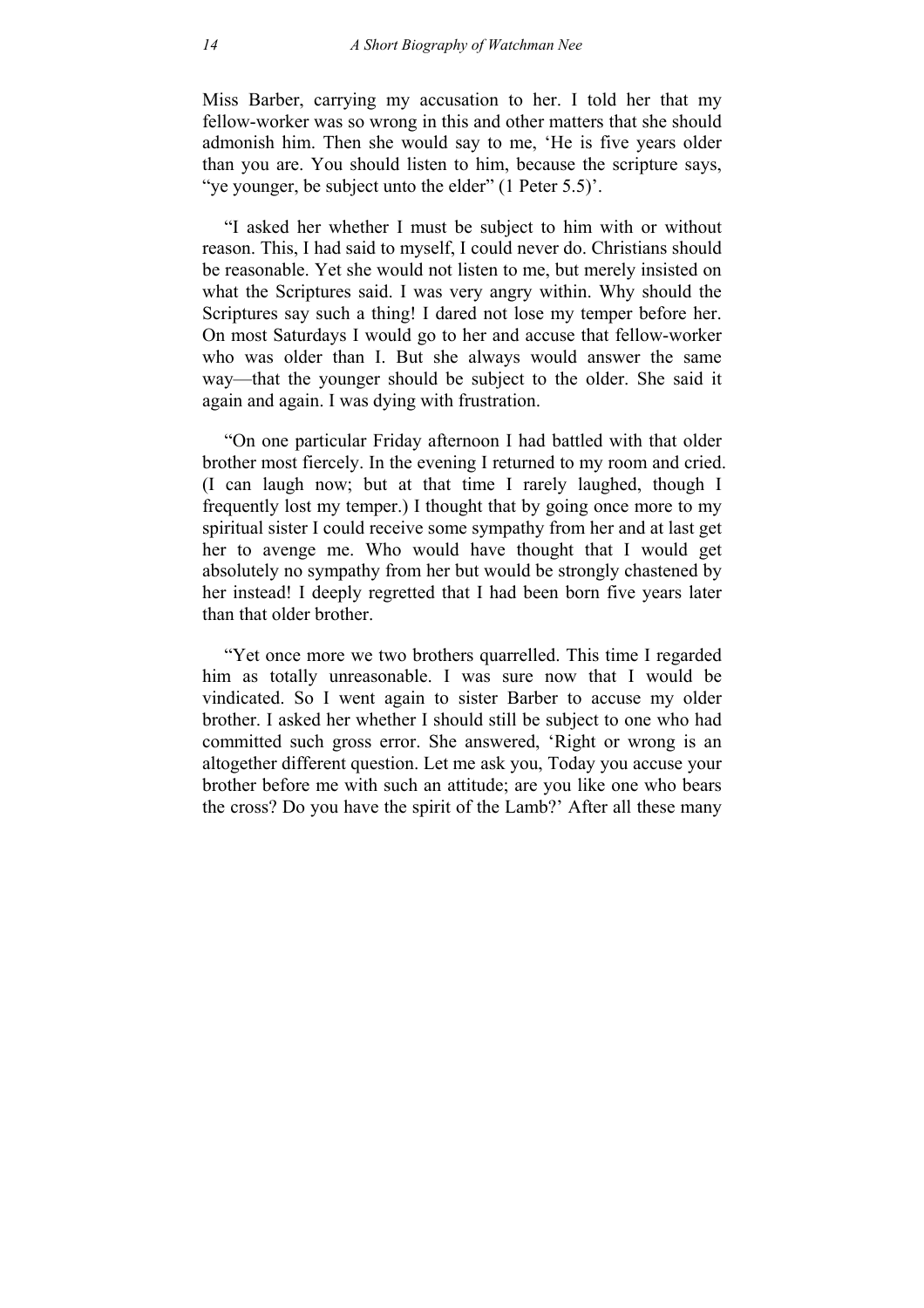years I still cannot forget the questions she put to me that day. The duration of the contention between the older brother and me was about a year and a half in length. As I even now recall it, I today feel that that was the most precious time of learning in my life. I praise the Lord, for His ways are higher than our ways. During this one-and-a-half years, I came to know what bearing the cross meant. Today we have more than fifty co-workers in China.<sup>\*</sup> Had I not learned the lesson in those one-and-a-half years, I today would not be able to work with anybody. During those eighteen months I had no opportunity to voice my opinion and see it vindicated. I returned time and again to my room to weep. I suffered greatly. But as I [th](#page-14-0)ink back upon it all this day, those eighteen months were indeed most precious. God knew I was a difficult person. So He arranged a special environment by which to smooth off all my sharp corners. Thank and praise the Lord, His grace carried me through. Today I would like to say to my younger fellow-workers: If you are unable to stand the grinding of the cross, you are useless in the Lord's hand. Only the spirit of the Lamb, gentle and meek, is approved of the Lord. Your ambition and ability are useless to Him. In walking this way your attitude should constantly be, I will not reason with people but will instead be willing to bear the cross. In the Church, bearing the cross, not reasoning, is the law."

During this period Watchman grew in his spiritual understanding. He discerned the difference between law and grace, hence he was able to preach a pure gospel. He also was led by the Lord to preach on the difference between the kingdom and eternal life, on the difference between grace and reward, and on the Second Coming of the Lord. He traveled to various places to lead meetings. "Between 1921 and 1923; reported Watchman in 1936, "the number of the saved increased quickly. At first I thought holding evangelistic

 $\overline{a}$ 

<span id="page-14-0"></span><sup>∗</sup> It should be kept in mind that this was spoken in the year 1936.—*Translator*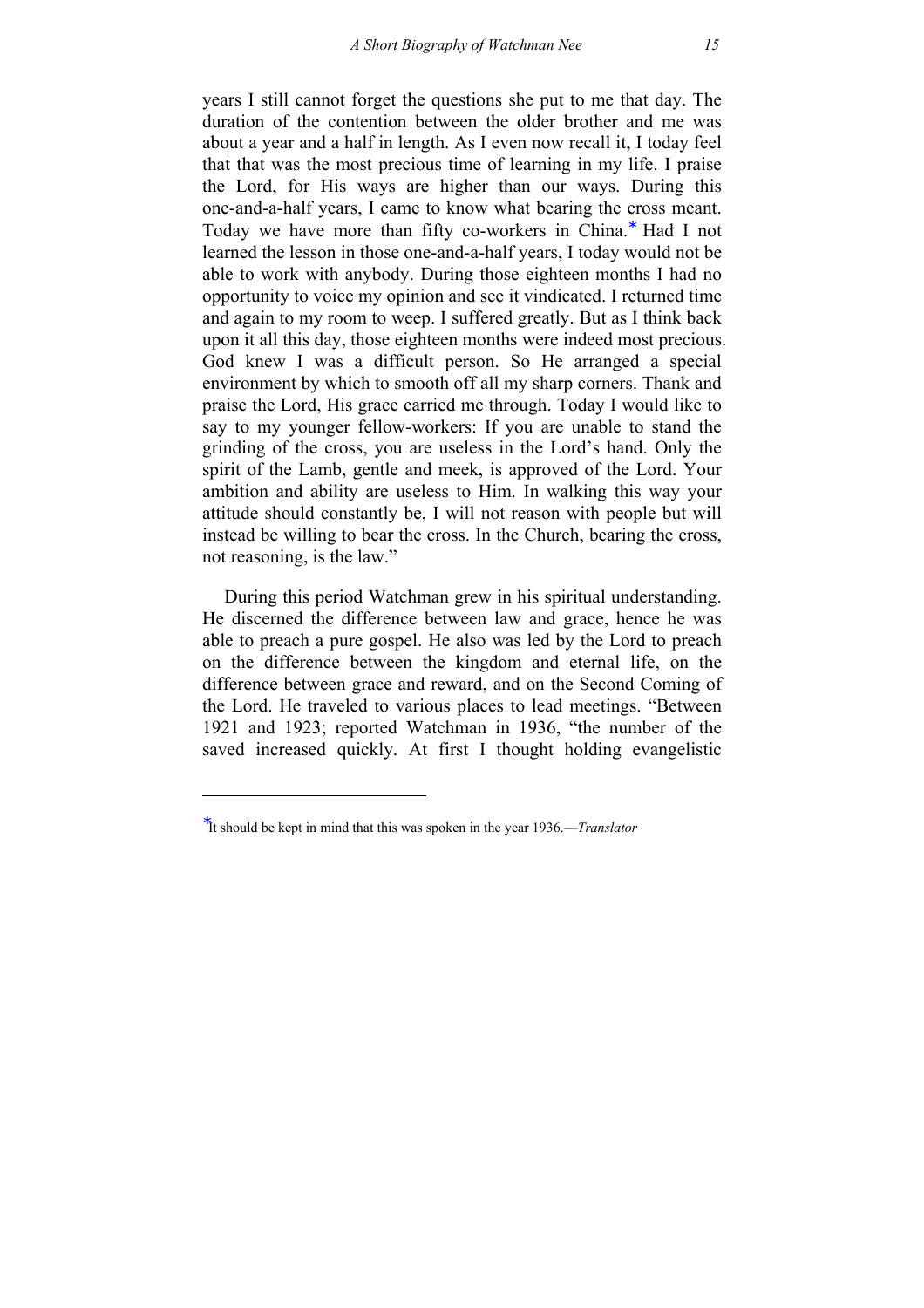meetings constituted the entire work of God. But by 1923 I realized that this was not His whole work. In reading the Book of Acts I saw that God wanted to raise up assemblies in various localities and that in the Church there should not be a mixture of the saved and the unsaved. Wheat and tares grow together in the world but not in the Church. There should indeed be the ingathering of souls and revivals in China, but there should also be the testimony of the Church: there should be people who in every place maintain the testimony of God. I now understood this to be God's purpose. Yet due to the fact that my fellow-worker did not have this light, I was sorely tried in spirit at the gathering in Foochow where I had been placed by the Lord. As the light we each received was different, our ways of working also differed. My brother's focus was on evangelism and revivals, but I wanted to build the local church."

In 1924 the question of ordination became a point of conflict between Watchman and his fellow-workers in Foochow. Some among them intended to invite an ordained missionary from Shanghai to come and have them ordained as ministers. Watchman strongly disapproved. He believed that according to Ephesians 4.11 ministers are the gifts of the ascended Christ to His Church. He accepted *divine* ordination, but not human ordination. He even preached a message on the ark of God among the Israelites, to the effect that once it had departed from Shiloh it never returned to that place, this thus signifying a warning to the believers not to backslide into old ways. This greatly displeased those brothers who were seeking after man's ordination.

Shortly thereafter, while he was away preaching, his fellow-workers in Foochow formally announced his expulsion from the work there. This aroused the resentment of many of the brethren in the gathering. They were determined to defend Watchman. In order to avert a split, however, he quietly left Foochow. A hymn which he wrote at the time gives expression to his inner feeling about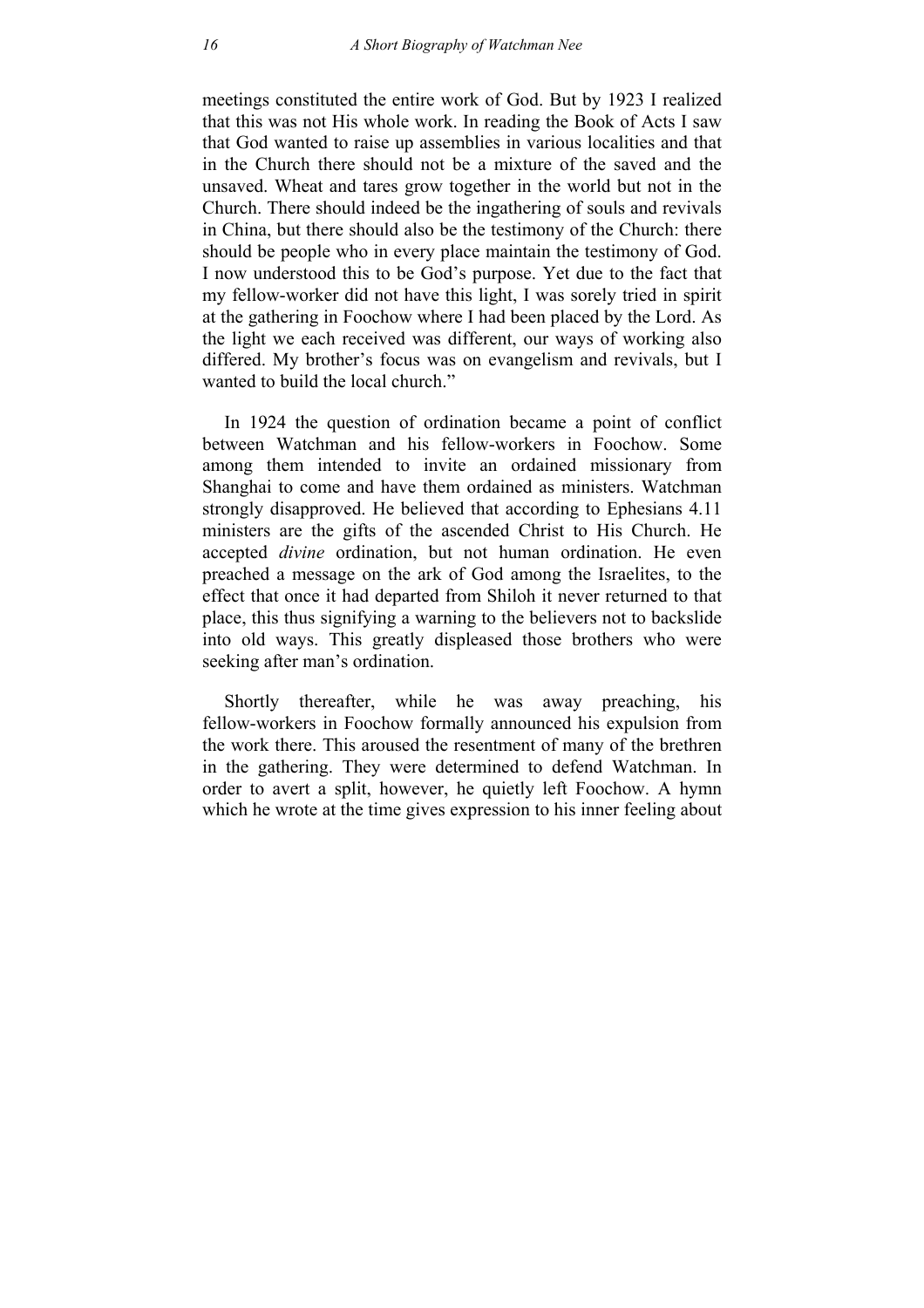## the situation:

*If from the right course I depart, At once comfort I'll find; But I remember how my Lord Did suffer agony. I'd utterly forsake this world, And sever all the ties. My path may narrow more and more; I'm but a pilgrim here. Though men may scowl and laugh to scorn, I only want His smile. Let others fancy outward shows, His "best" is my desire. Not after greatness do I seek, Nor success in this life. But humbly I would serve the Lord That day to gain His praise. I'm daily gazing at the light Out of His judgment seat, That all my living and my works May stand the test of fire. You may run after name and fame, Or glory, wealth, and friends. You can have all your great success, Your followers and praise. In solitude and poverty, I wish to prosper not; But faithfully I'll follow Him Until I reach the goal. I know, while here to earth He came, His only gain was "death." That's why no other wish have I But with Him to suffer loss. Since all my glories lie ahead, Now patient I must be.*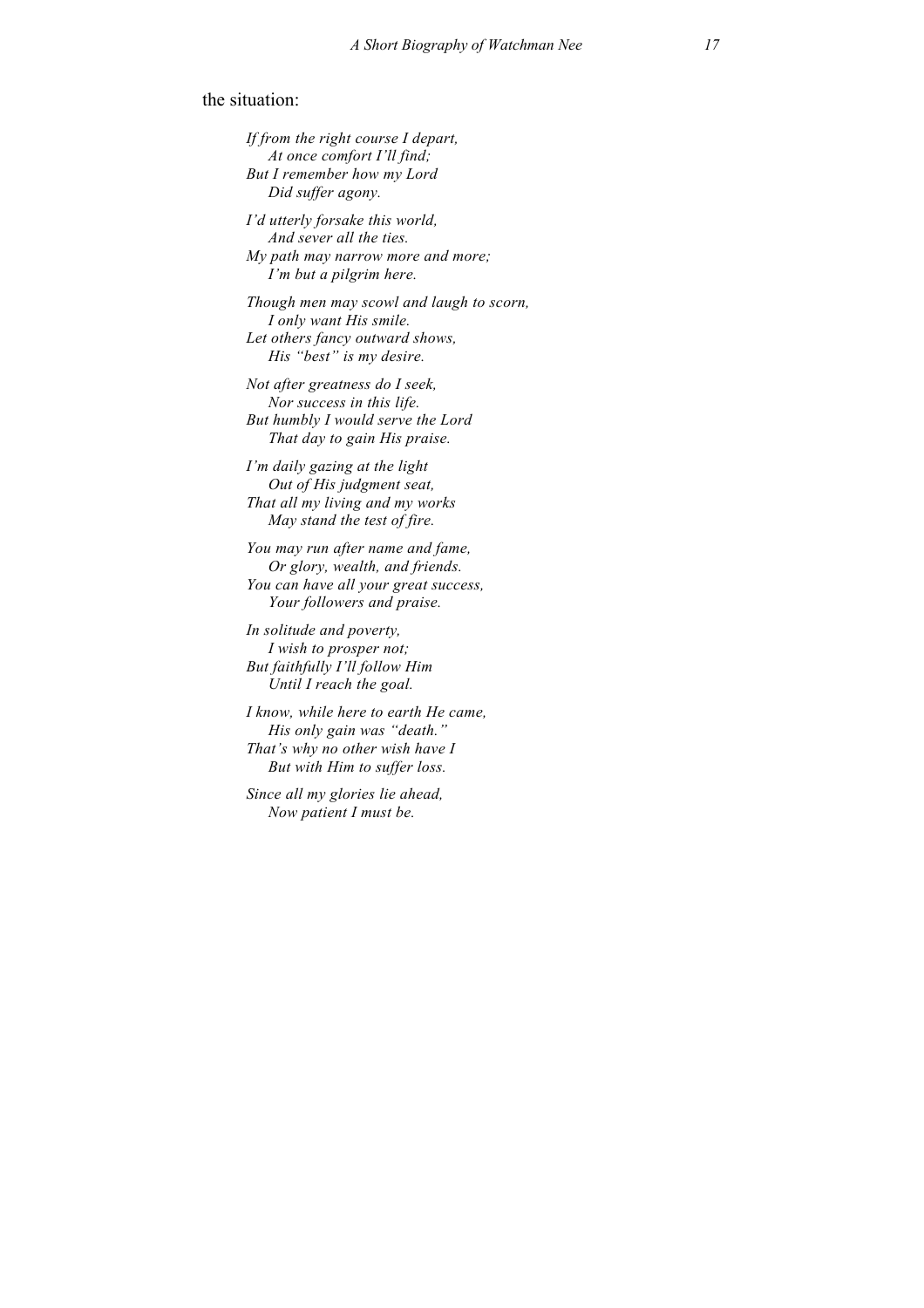*I will not go before my Lord Much glory to receive.* 

*That day, my honor I'll receive; The Lord will dry my tears. Today, while He must tarry still, I'll press on faithfully.* 

Having left Foochow, Watchman now traveled to Nanking and Shanghai. He received a word from the Lord in Luke 4.43 which records what Jesus declared: "I must preach the good tidings of the kingdom of God to the other cities also: for therefore was I sent." In November of the same year (1924) he went overseas with his mother to Malaya and spent about half a year abroad preaching the gospel of Jesus Christ.

In May 1925 he returned to Foochow and rented a tiny but in Lo Hsing Pagoda, a small village down from the city near the sea. The following two years were a transitional period for him. It was also a time of rapid spiritual growth. Though he began to have a cough, he used this opportunity at Lo Hsing Pagoda to study intensively the Holy Scriptures as well as to read extensively the writings of such servants of God as Dean Henry Alford, B. F. Westcott, Martin Luther, John Knox, Jonathan Edwards, George Whitefield, David Brainerd and others.

In 1926 while Watchman was preaching in South China he fell ill. He was told that he had tuberculosis and had only a few months to live. "I was not afraid of death, I had peace in my heart. But that night, when I thought upon the work of God, I felt I should not die. I must put into writing what lessons I had learned from the Lord in the past years, so that they would not go to the grave with me. And thus did I prepare to write *The Spiritual Man*."

On and off as his health permitted him, Watchman wrote this monumental three-volume work till he accomplished the writing of all of it in June of 1928. At that time it was his thought that he had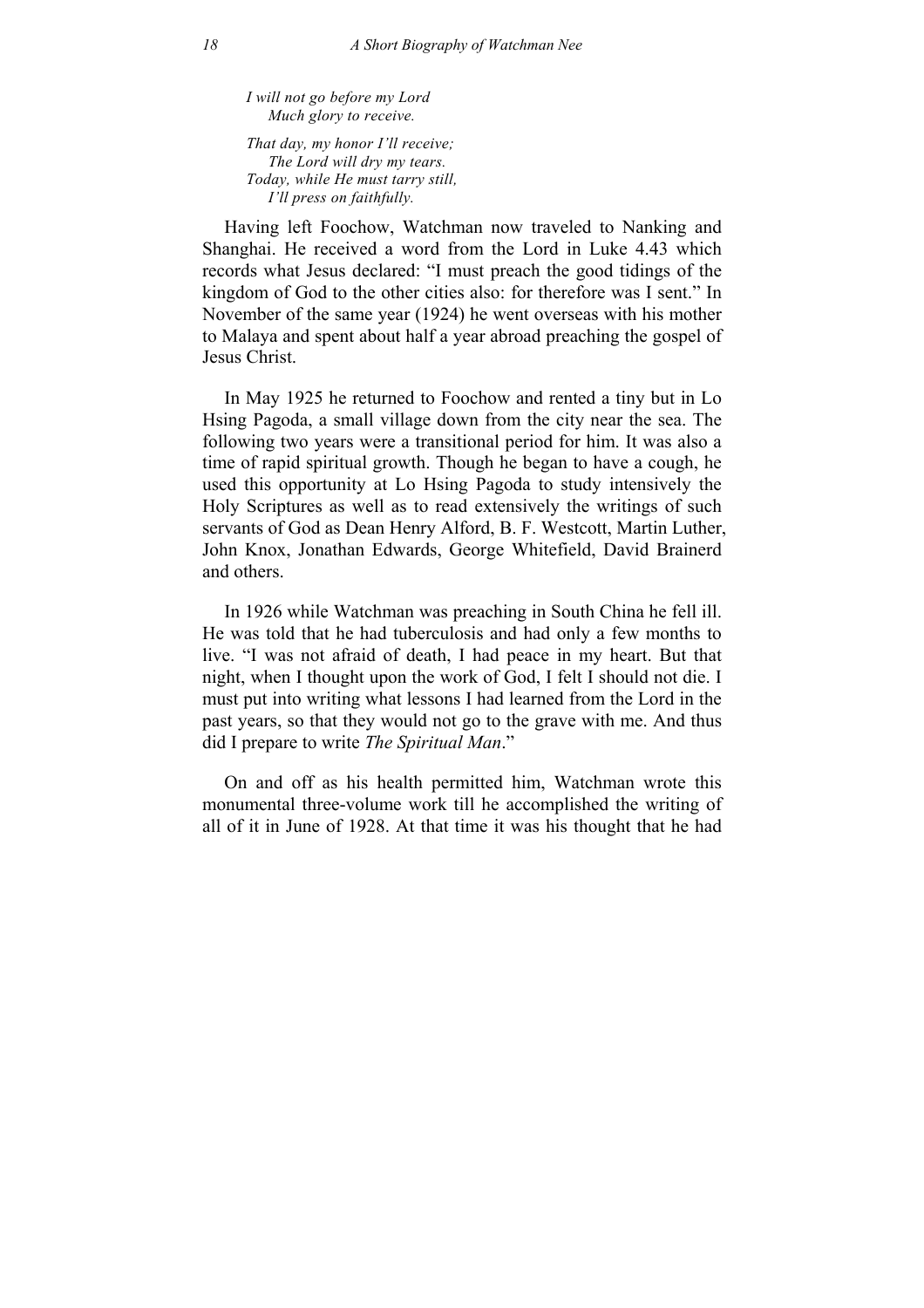made his very last contribution to the Church; and so he prayed, "Now let Your servant depart in peace" (see Luke 2.29).

It should be noted that towards the end of 1926 Watchman had been invited to Nanking for rest and to help with the translation into Chinese of the Scofield Correspondence Course. By May 1927 he went on to Shanghai. There he renewed his fellowship with some brothers and sisters who had arrived in that city ahead of him and who had already begun to break bread at the Lord's Table in Peace Wang's house at Hsiu Garden. From there the gathering moved to Keng Ching Lane, and then, in 1928, to Wen Teh Lane along Hardoon Road.

It was while Watchman was in Shanghai that he experienced deliverance from sin. "For years after my conversion I had been taught that the way of deliverance was to reckon myself dead to sin and alive to God (see Romans 6.11). I 'reckoned' from 1920 to 1927, but the trouble was that the more I did so, the more alive to sin I clearly was. I simply could not believe myself dead, and I could not produce death. Sin was still defeating me, and I saw that something was fundamentally wrong. . . . No one, you see, had pointed out to me that 'knowing' (verse 6 of Romans 8) must precede 'reckoning' (verse 11). For months I was troubled and prayed earnestly, reading the Scriptures and seeking light. I said to the Lord, 'If I cannot be brought to see this which is so fundamental, I will not preach anymore. I want first to get clear on this.'

"I remember one morning—how can I ever forget it!—that I was sitting upstairs reading Romans and came to the words: 'knowing this, that our old man was crucified with him, that the body of sin might be done away, that so we should no longer be in bondage to sin.' *Knowing this!* How could I know it? I prayed, 'Lord, open my eyes!'; and then, in a flash, I saw. I had earlier been reading 1 Corinthians 1.30: 'ye [are] in Christ Jesus.' I now turned to that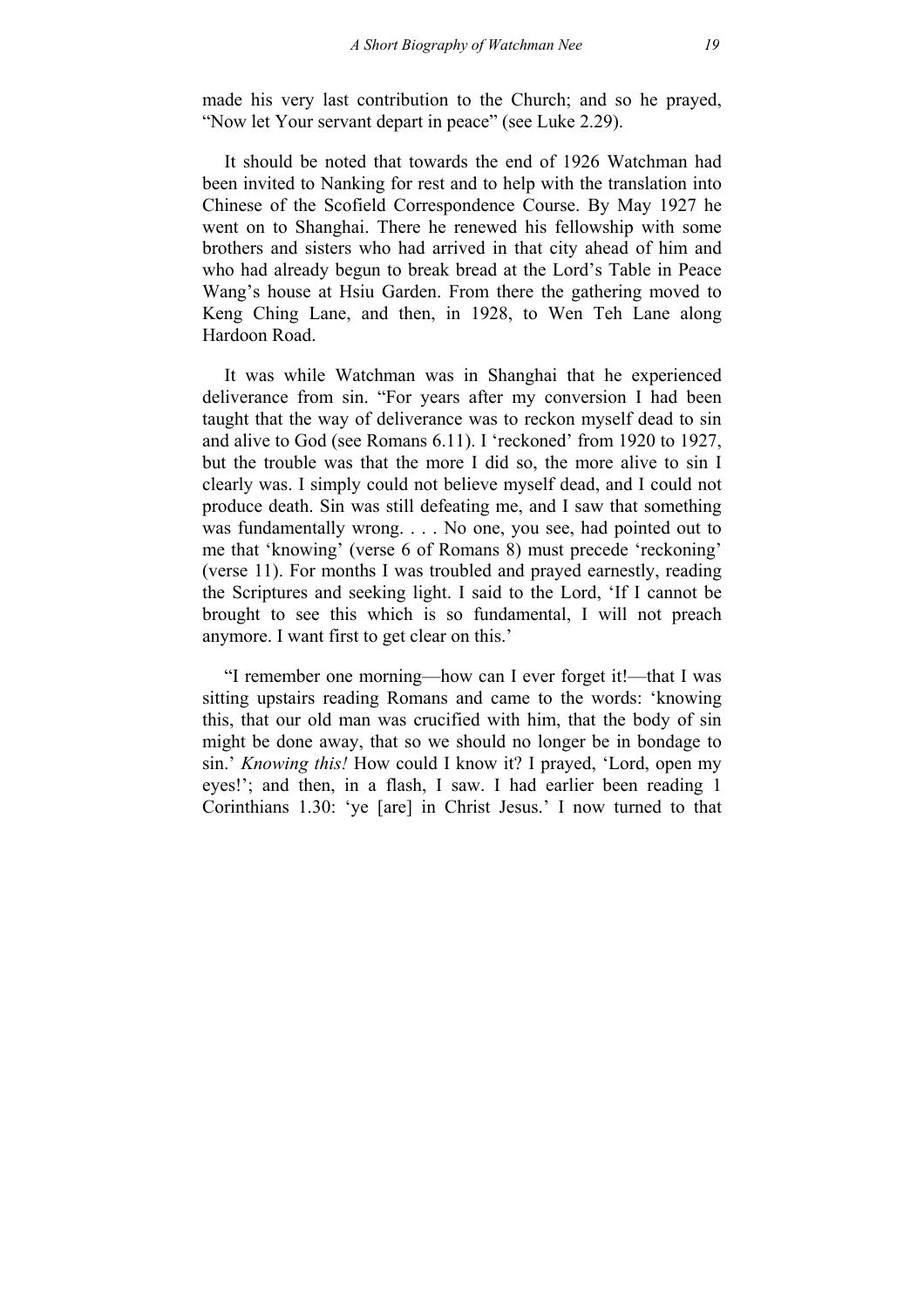passage and looked at it again: 'of him [God] are ye in Christ Jesus . . .' The fact that you are in Christ Jesus is *God's* doing! It was amazing! So then, if Christ died, and that is a certain fact, and if God put me into Him, then *I* must have died too. All at once I saw my oneness with Christ—that I was in Him and that when He died I died. My death to sin was a matter of the past and not of the future. It was Divine fact that had dawned upon me.

"Carried away with joy I jumped from my chair and ran downstairs to the young man working in the kitchen. 'Brother'; I said, seizing him by the hands, 'do you know that I have died?' I must admit he looked puzzled. 'What do you mean?' he exclaimed. So I went on: 'Do you not know that Christ has died? Do you not know that I died with Him? Do you not know that my death is no less truly a fact than His?' Oh, it was so *real* to me! I felt like shouting my discovery all through the streets of Shanghai. From that day to this I have never for one moment doubted the finality of that word in Galatians 2.20: 'I have been crucified with Christ; and it is no longer I that live, but Christ liveth in me.'"

At the beginning of 1929, Watchman returned to Foochow to attend to some family affairs. In his heart he was ready to say or do anything God required if only he might recover his health. One day he met on the street his former professor at Trinity College. The latter looked at him through and through, and then sighed, "What has happened to you? We had high hopes for you at school, that you would achieve something great. Now look at yourself. What a pity!" It was true that his health was broken and that in the eyes of the world he had nothing praiseworthy to show forth. For a moment he felt very ashamed and was close to tears. Then, in the very next instant, he looked up to heaven and said, "Lord, I praise You that I have chosen the best way." At that very moment the Spirit of glory filled his heart!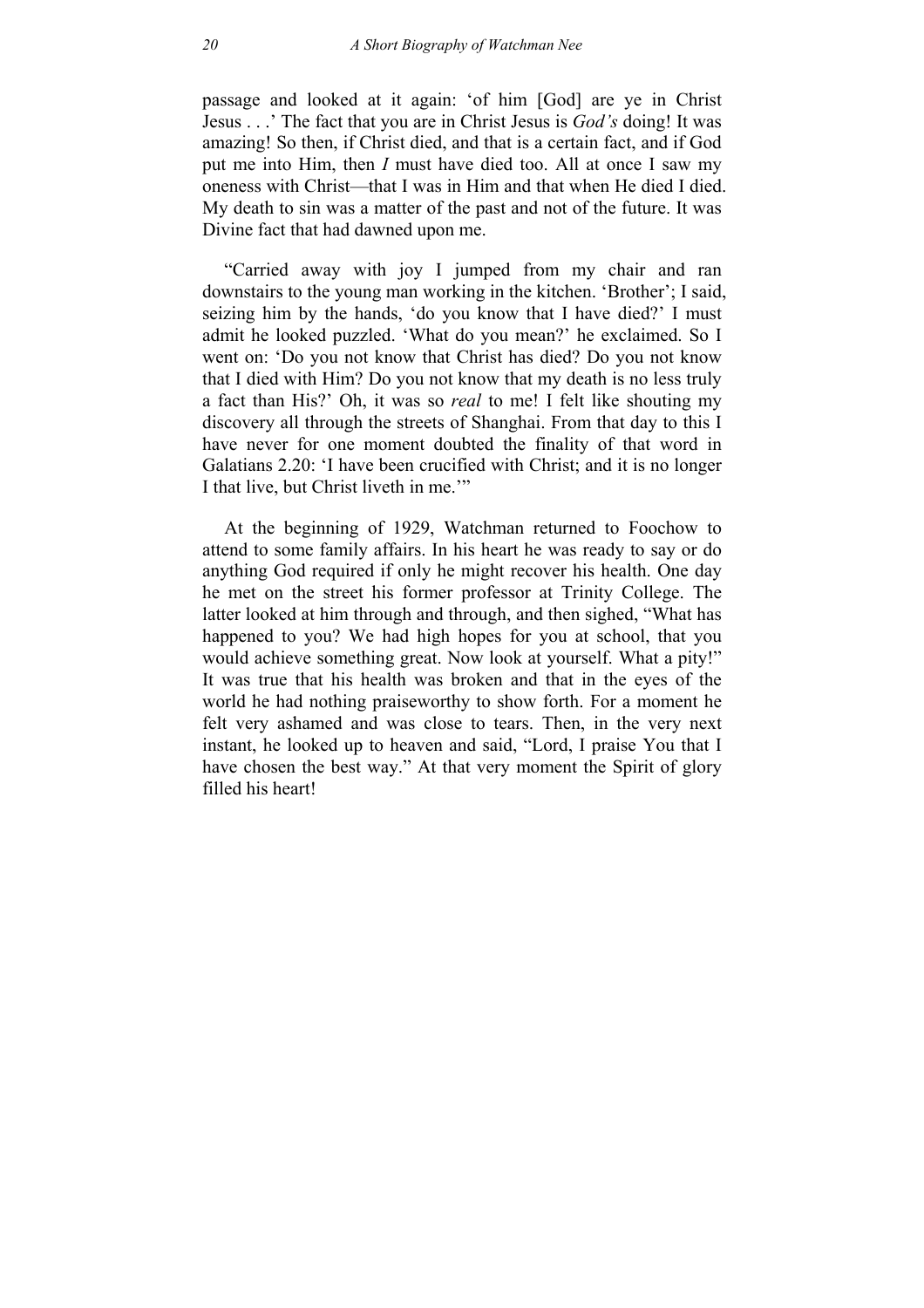Returning to Shanghai he continued to serve the Lord with all the strength he had remaining. "Each afternoon I had fever, and through the entire night I could not sleep. I sweated cold sweat. I could hardly believe I could continue to live. Some brothers advised me to take more rest, but I felt I would rather work than rest. If God considered my work unfinished, then I would live. Otherwise, I had no longing to live in this world. I prayed and asked God to show me what I should do before I left this world. I forced myself to get up from bed and lead meetings. On the way to the meetings I had to hold on to the lampposts from time to time to steady myself. I would pray, rest, and then walk on. I told the Lord that it was worthy to die for Him"

Watchman's disease worsened. He explained the situation as follows: "At night I woke up every five minutes. I perspired a great deal. My hearing was so poor that people had to put their mouths near my ears for me to hear. My voice got coarse. Death seemed to be imminent. Telegrams were sent to various places asking for prayers. Nothing seemed to happen. A sister who was a nurse saw me and wept, for she had seen many severely-ill patients but none worse than I. Probably it had become a matter of three or four days before I would die. And when I learned about it from others I said that that was fine with me. In fact, I tried to comfort them.

"One day I inquired of God why He was treating me thus. I confessed many sins and tried to set all things of my life in order. My only fear was lest I would be unfaithful and without faith. I fasted and prayed for a whole day, rededicated myself to God, and promised to do His work only. From morning till three o'clock in the afternoon, my fellow-workers were praying in sister Ruth Lee's house. God granted me faith. Indeed, He gave me several words from the Scriptures concerning faith: 'in faith ye *stand* fast' (2 Cor. 1.24), 'we *walk* by faith' (2 Cor. 5.7), and 'the righteous shall *live* by faith' (Rom. 1.17). I rejoiced and thanked God that my Lord had healed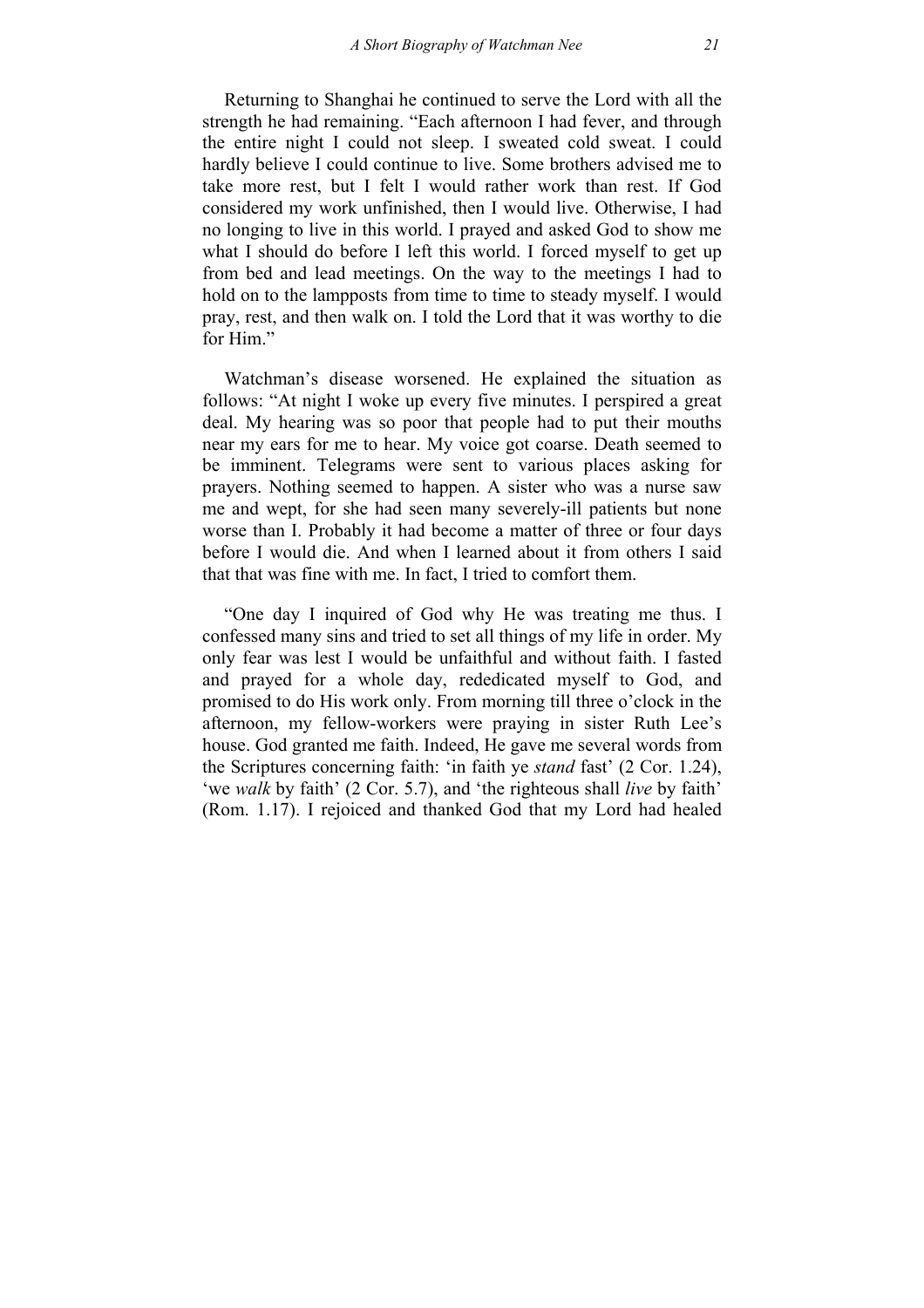me.

"Immediately the testing came. I felt I should stand up. Yet how could I stand up? My heart struggled within me. After all, there was self-love in me. It was better to die in bed than to die attempting to stand. But the word of God was powerful. I had been in bed for one hundred and seventy-six days. I had not dressed myself once in all that time! But I found my clothes and got dressed. My perspiration fell like rainfall. Satan tempted me by suggesting that since I could hardly sit, how could I ever stand! I said in response, If God said stand, I stand: 'in faith ye *stand*.' As I stood up, I felt as though I were standing on cotton.

"Then God's word came to me to '*walk* by faith.' I thought it was quite a feat to stand; but how could I walk? I asked God where I should go. Go downstairs, came the answer. But the stairway was so straight up and high. I told God that I could walk in the room, but how could I go downstairs?!? I prayed and went to the door that led to the stairway. I opened the door and started to go down. I said to God that even if I died in walking I would walk. 'Yet *I* cannot; therefore, help me, O Lord.' I went down the stairs, indeed, holding on to the railing. There were in all twenty-five steps on the stairway.

"Upon my arrival at the bottom of the stairs, I walked quickly across the lane to sister Lee's house. I prayed, 'O Lord, hereafter, I shall *live* by faith.' I knocked at the door. Unfortunately, there was no Rhoda who came to open the door for me (see Acts 12.13-14). The brothers and sisters had been fasting and praying for two or three days. And as I walked in, the scene grew similar to that with which Peter was confronted. The eyes of seven or eight people were all on me. No one dared to say a word or even to move. There was absolute silence. From half an hour and then to an hour, everyone was in the presence of God. I sat down with my heart full of thanks to the Lord. Whereupon I gave a brief portion of my testimony. Therefore I was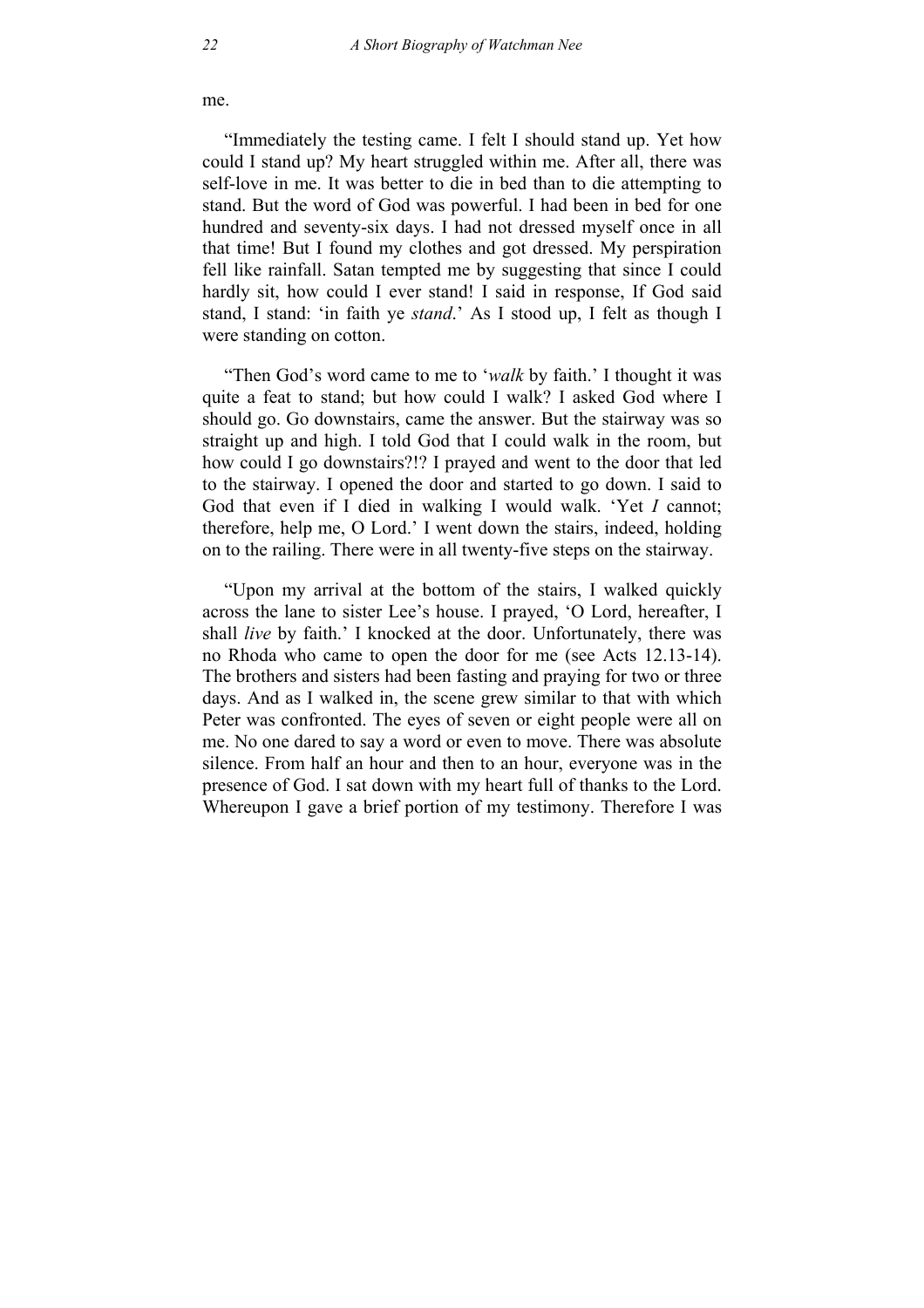no longer bedridden.

"About four years ago [which would be around 1932], I went to a doctor's house where some curtains were being auctioned . It was the house of the German doctor who had previously taken my chest X-rays. [In the space of two months] I had had my X-rays taken by him three times. On each occasion he voiced pessimism about the results. And on the fourth and last occasion I had gone to him, he refused even to take an X-ray of me. Instead, he showed me one taken of another person whose condition was better than mine but who had died within two weeks of having had the X-ray taken. He told me not to come back again. What he meant was, that I was to go home and wait for death. Yet who would have thought that this doctor would die first? I lifted up my hands in praise to God! By the grace of the Lord, and under His blood, I had remained alive!

"Moreover, through my illness I came to know what God wanted me to do next. God was seeking for overcomers in many places, people who would put themselves in God's hand. Before I had become sick I not only had conducted meetings in many places but had also had the ambition of writing the best commentary on the entire Bible. After the illness, however, it became clear to me that this was not God's will for me. Now it so happened that many years before, towards the end of 1922, I had published some issues of *The Present Testimony* magazine in Foochow. It now became clear to me after my severe illness that in the future, instead of gospel truths, commentaries, prophecies or doctrine, the central message of life would be printed in that magazine. Having had fellowship with brothers and sisters in many places, I saw that God had raised up many assemblies. But I also saw that as soon as the testimony concerning the Church began, opposition and slander came from all sides. Yet nothing moved us, for we knew what God had entrusted to us. Even as Paul had learned, we knew we must not be disobedient to the heavenly vision (see Acts 26.19)."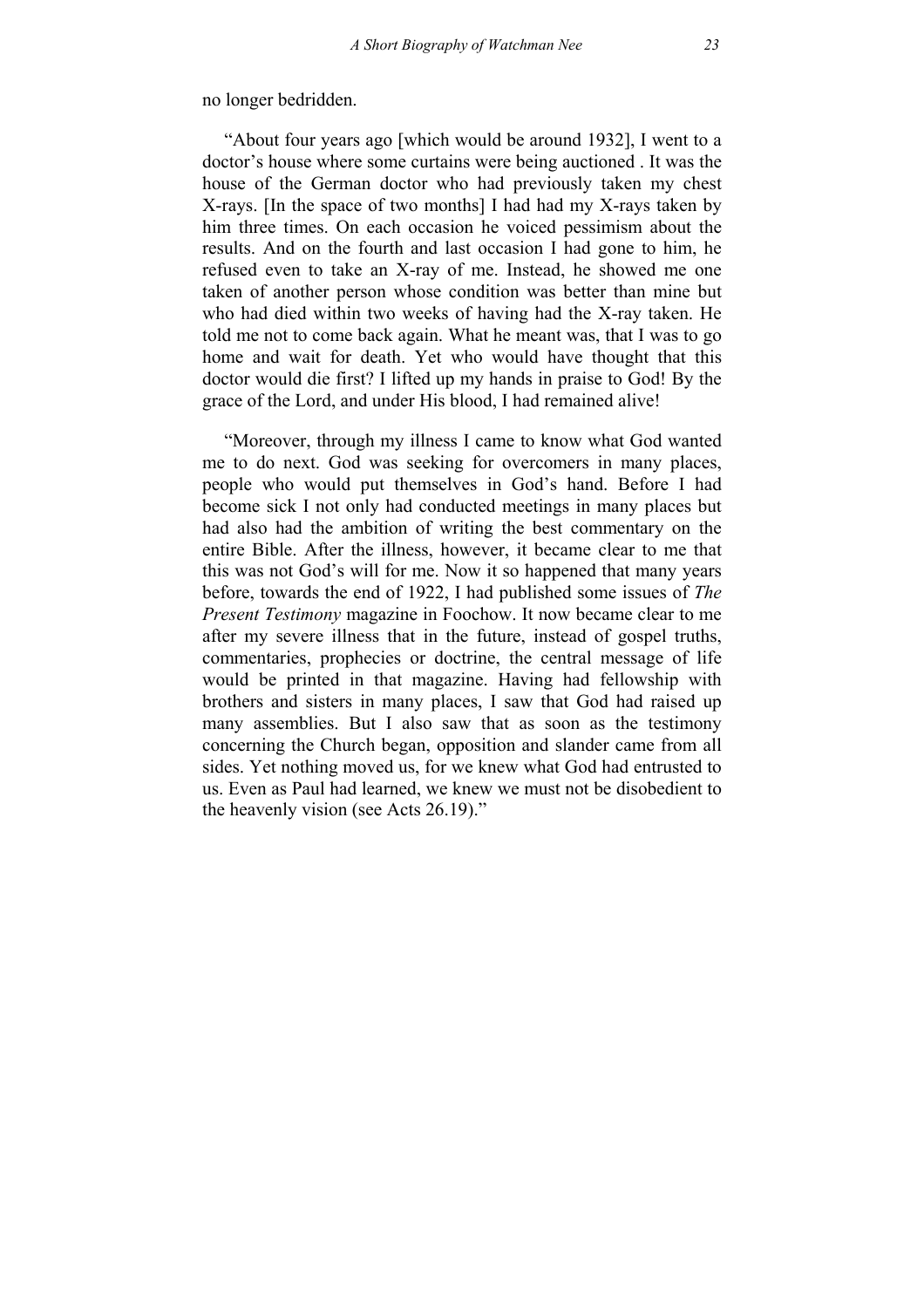After the visit from the West of some "Exclusive Brethren" to Shanghai in October and November of 1932, Watchman was invited to repay their visit by going to England, the United States and Canada in June 1933. While in Great Britain he had the opportunity of seeing George Cutting, the author of the well-known Christian tract, *Safety, Certainty and Enjoyment.* Once, however, he slipped away from his Brethren hosts and visited the Christian Fellowship and Ministry Center at Honor Oak Road, London. He did not meet its key leader, Mr. T. Austin-Sparks, whom he had especially gone to see, but he did break bread with the saints there on the Lord's Day. When this was heard of by the Exclusive Brethren, it was to them an unpardonable sin. After Watchman's return to China, and following many communications back and forth, in 1935 they formally severed all fellowship with the brethren who met in the assembly in Shanghai as well as in other Chinese localities. Watchman and the brethren with him maintained that fellowship must be open to all God's people. It is based on life, not on light. "Wherefore receive ye one another, even as Christ also received you, to the glory of God" (Rom.  $15.7$ <sup>\*</sup>

In God's providence an unexpected and happy turn of events came [in](#page-23-0)to Watchman's life. His schooldays sweetheart, Charity Chang, whom he had much earlier given up for the Lord's sake, was eventually saved and began to walk with the Lord. They met again, and their buried feelings towards each other were rekindled. After much prayer he concluded that it was God's will for them to be united in marriage. The matter was negotiated and finalized by Watchman's mother and Charity's uncle, Chang Shui-Kwan, who

 $\overline{a}$ 

<span id="page-23-0"></span><sup>∗</sup> For a more detailed discussion of this years-long incident, together with the complete text of the final reply made to these Exclusive Brethren by Watchman Nee and his fellow brethren at Shanghai, the reader can consult "A Reply to the Brethren Assembly in London," in Watchman Nee, *Back to the Cross* (New York: Christian Fellowship Publishers, 1988), pp. 105-22.—*Translator*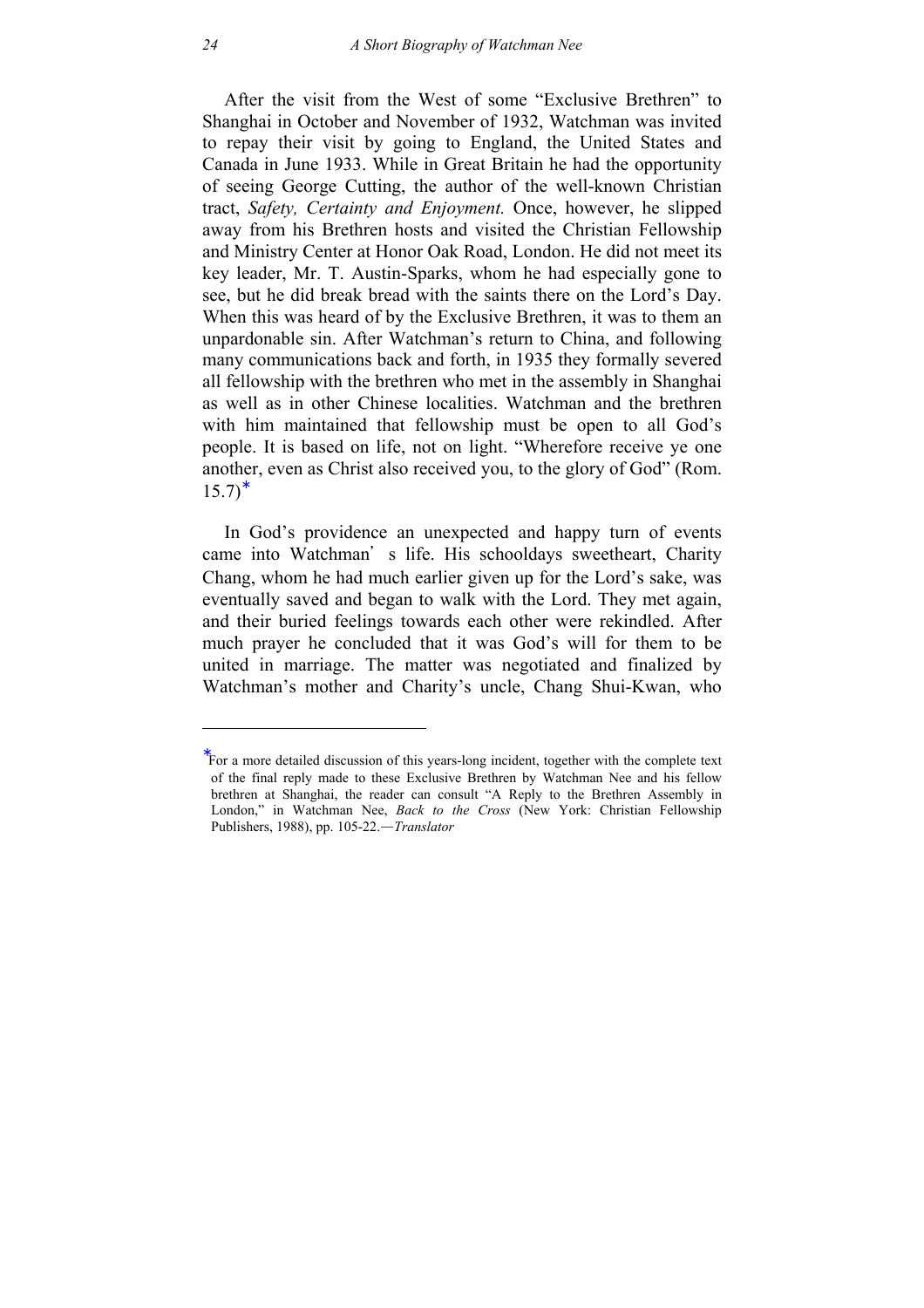was the family's legal head. It was the wish of Watchman's mother to have the wedding held on 19 October 1934, for that day was the anniversary of her own wedding. Watchman at first objected, because this would fall on the last day of the Fourth Victory Conference, held at Hanchow. He did not wish his wedding to interfere with the working of the Spirit of God at the Conference. He yielded to the persuasion of the brethren, however, and was united with Charity in a Christian marriage on that very afternoon.

But a vicious storm of animosity broke out after his wedding. Charity's aunt, Chang Mei-Chen, had vigorously objected to the match. She had in mind that her niece should have married a wealthy man. Bitter over what had happened, she placed a harshly-worded advertisement in a national daily paper for a whole week as a means to attack Watchman's moral character. She also printed tracts and distributed them among Christian circles. Indeed, she caused quite a turmoil among many Christians. This forced Watchman for a time to cease public ministry, and he retreated to a place that was far distant from Shanghai. Even when he and his wife returned to Shanghai after several months, Watchman still did not want to preach in public. At the suggestion of Ruth Lee, though, he did consent to lead a study on the Old Testament book, the Song of Solomon, with about ten fellow-workers at West Lake, Hanchow, for two weeks. The notes taken were later published in Chinese as *The Song of Songs*.

During the first part of the year 1935, Watchman felt the need for a breakthrough in his spiritual life. He thought of traveling to England to visit Mr. Austin-Sparks for help. While on his way there, but before he left China, Watchman and his wife spent some time with the American missionaries, Dr. and Mrs. Thornton Stearns, in Chefoo, North China. It so happened that at this same time Miss Elizabeth Fischbacher from Scotland was also a guest in the Stearns' home. They had wonderful fellowship together. Especially through the help of sister Fischbacher Watchman came into an experience of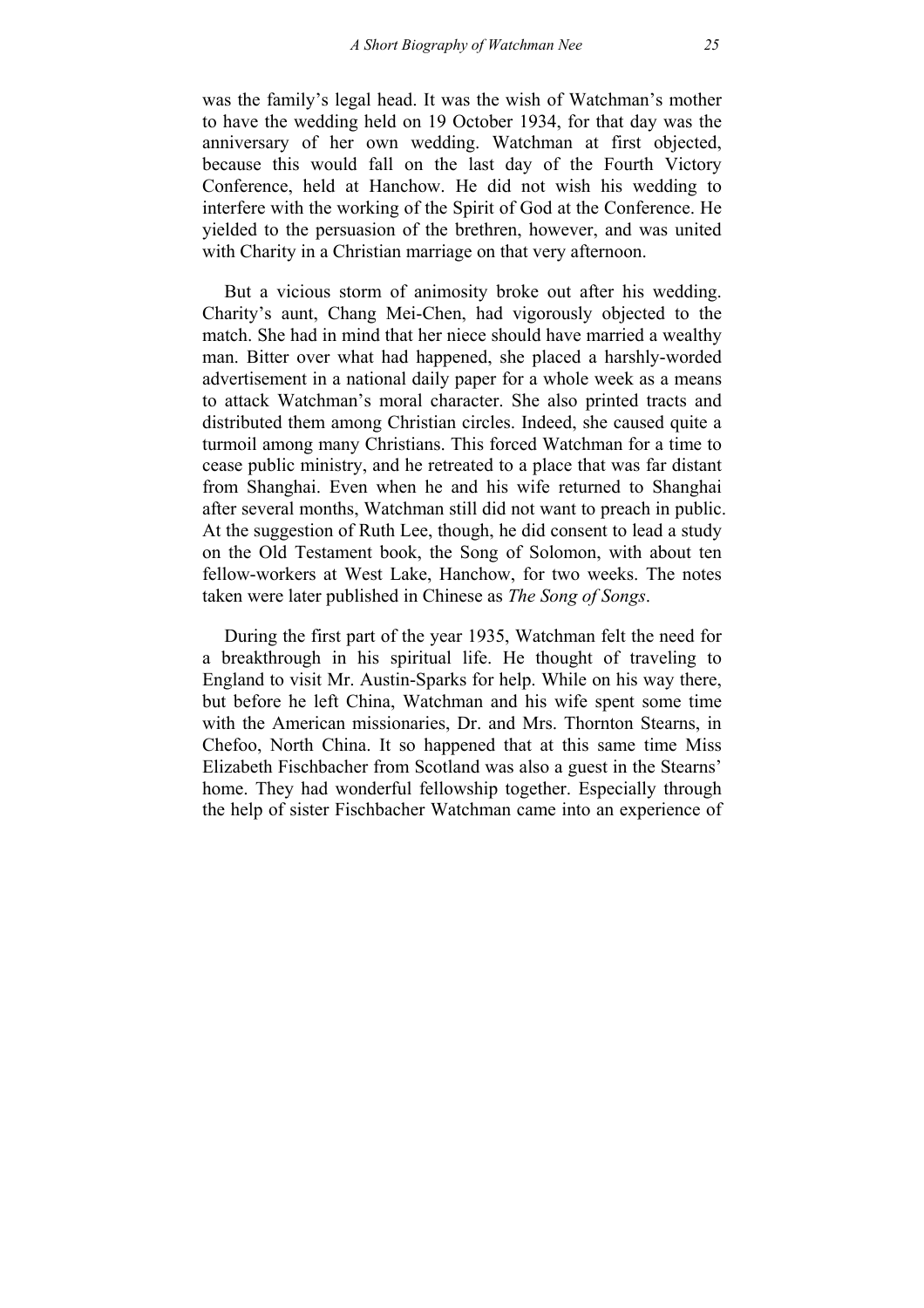the outpouring of the Holy Spirit while he was praying by himself. He was refreshed in his spirit. Whereupon he sent a briefly-worded telegram from Chefoo to Shanghai which simply declared: "I have met the Lord." Instead of continuing forward on the contemplated journey to England, he returned to Shanghai. Every morning for a whole week he met with his fellow-workers there searching the Scriptures together on this new experience of his and praying together. Then during September and October of the same year (1935), in a Special Conference that was called, he spoke on the theme, "The Victorious Life and the Outpouring of the Holy Spirit." A revival broke out, and soon it spread to South China.

But as the Spirit of God was moving, the enemy was also busily at work. Several important incidents happened. In reviewing the situation Watchman and his fellow-workers came to the conclusion that Calvary must precede Pentecost, that the cross always precedes the power. This was indeed a most valuable lesson to learn.

In 1937 the Sino-Japanese War broke out. In the middle of 1938, Watchman traveled to England once again. This time he was able to see and fellowship with Mr. Sparks. He also ministered in both England and Denmark. It was in Denmark, incidentally, at the International School in Helsingor, that Watchman delivered a series of messages on Romans chapters 5-8, and which he had entitled, "The Normal Christian Life."

Returning to Shanghai in July 1939, Watchman took upon himself the work of training his fellow-workers. Realizing that the war would be long and the financial needs of the work would be great, he went into a business that ultimately proved to be a dark chapter in his life. Though he managed to channel some of the profits of his pharmaceutical firm to support his fellow-workers during that difficult time, he was greatly misunderstood by the church-at-large; with the result that at the end of 1942, he was asked by the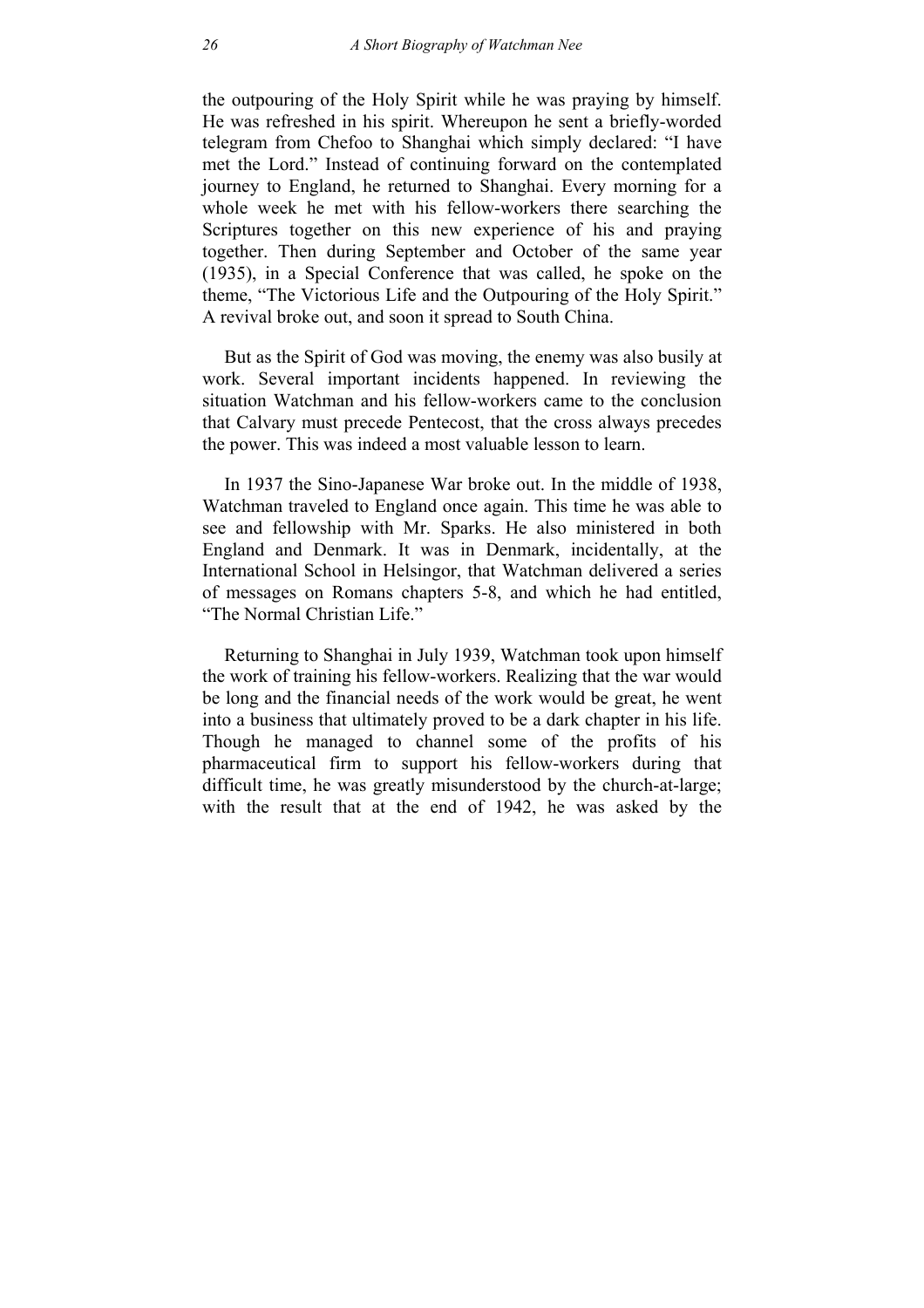responsible brothers in the assembly at Shanghai to discontinue ministering there.

Believing in the sanctity of the Church, Watchman accepted their decision and retreated to Foochow. There he quietly prepared for the future. He began to buy some houses on Kuling Mountain, outside the city of Foochow, for creating a future training ground. He patiently endured all misunderstanding and refused to defend himself. Later he traveled to Chungking, the war capital of Free China. There, at the earnest and persistent requests of the saints who gathered in the name of the Lord Jesus in the capital city and the surrounding suburban areas, he ministered God's word to them for a short period. These were hidden years for Watchman.

The eight long years of the Sino-Japanese War finally came to an end. On 16 August 1945 the Japanese surrendered unconditionally, and the armistice with China was signed on 9 September at Nanking. Watchman managed to return to Shanghai, but the assembly there was still not ready to receive him. Not until April of 1948 did he have the first opportunity of addressing the saints in Shanghai. In his first address, and referring to himself in the third person, Watchman said that he was like a widow who had to raise a family of children. Because of this she had to remarry, hoping thus that she might be able to feed all of them. Unexpectedly, however, all her children deserted her after the second marriage. He used this simile to explain how he felt compelled to engage in business. At this point in his address Watchman broke down in tears. As he continued speaking, a great many of the saints touched the life of Christ and felt the authority of the Spirit. The atmosphere of the gathering suddenly changed. All the past misunderstandings vanished without the need of further explanation. The floodgates of God's blessing were thus opened, with quite a revival breaking out in Shanghai. People rededicated their lives to God and gave their all for the Lord's interests.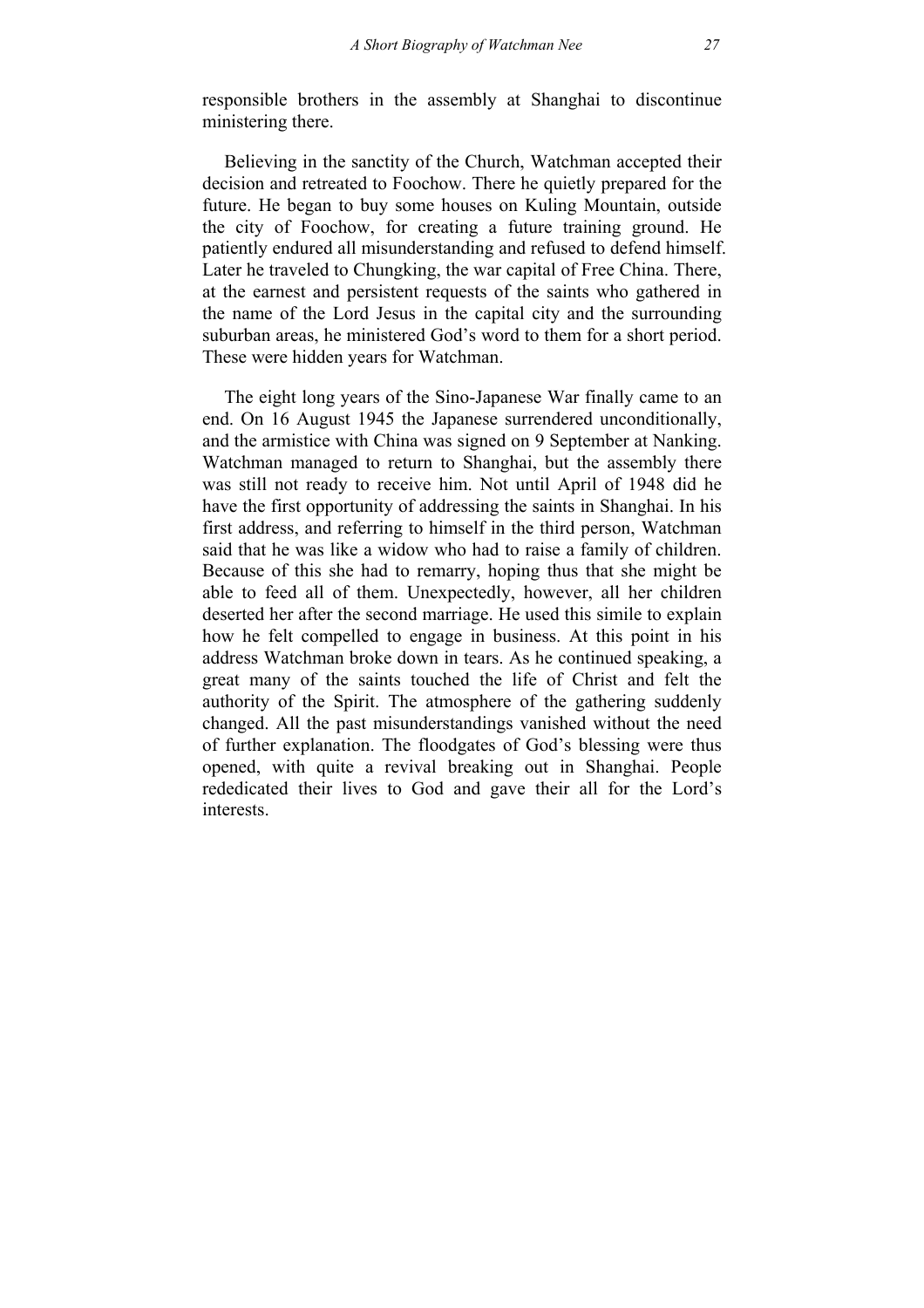Watchman's burden at that time was the training of workers. He felt that his ministry was to minister to those who ministered. And hence, from June to the end of September 1948 the first training conference on Kuling Mountain was held. About seventy fellow-workers attended. These were months of intensive training. Meetings were held four or five days weekly. In the morning sessions Watchman would speak on such important subjects as the character of God's workman, the ministry of God's word, spiritual authority and submission, and so on. The afternoon sessions were given over to personal testimonies: one after another, the participants would give their own testimonies, to be followed by critiques—first by the other participants and last by Watchman himself. This was done for the purpose of helping to perfect the fellow-workers, since objective observers usually see more clearly than the persons themselves. However, this kind of critique could only be done among those who were fully committed to the Lord and to one another in the Lord. The evening sessions were devoted to helping in the training of new believers. The now well-known fifty-two Basic Lessons were given during these sessions.

A second training conference was held, commencing in the spring of 1949. About a hundred people participated this time. There was a point at which the completion of the conference was very much in doubt. The civil war between the Nationalists and the Communists came very near to Foochow. Though the training sessions were eventually moved down from Kuling Mountain to the city itself, there was a real question as to whether they could continue. After days of prayer and waiting on the Lord, Watchman received assurance from heaven above that the training should continue and that it would be completed.

Upon the conclusion of this second training conference, Watchman went to Hong Kong. From there he returned to Shanghai, which had already been occupied by the Communist army since 25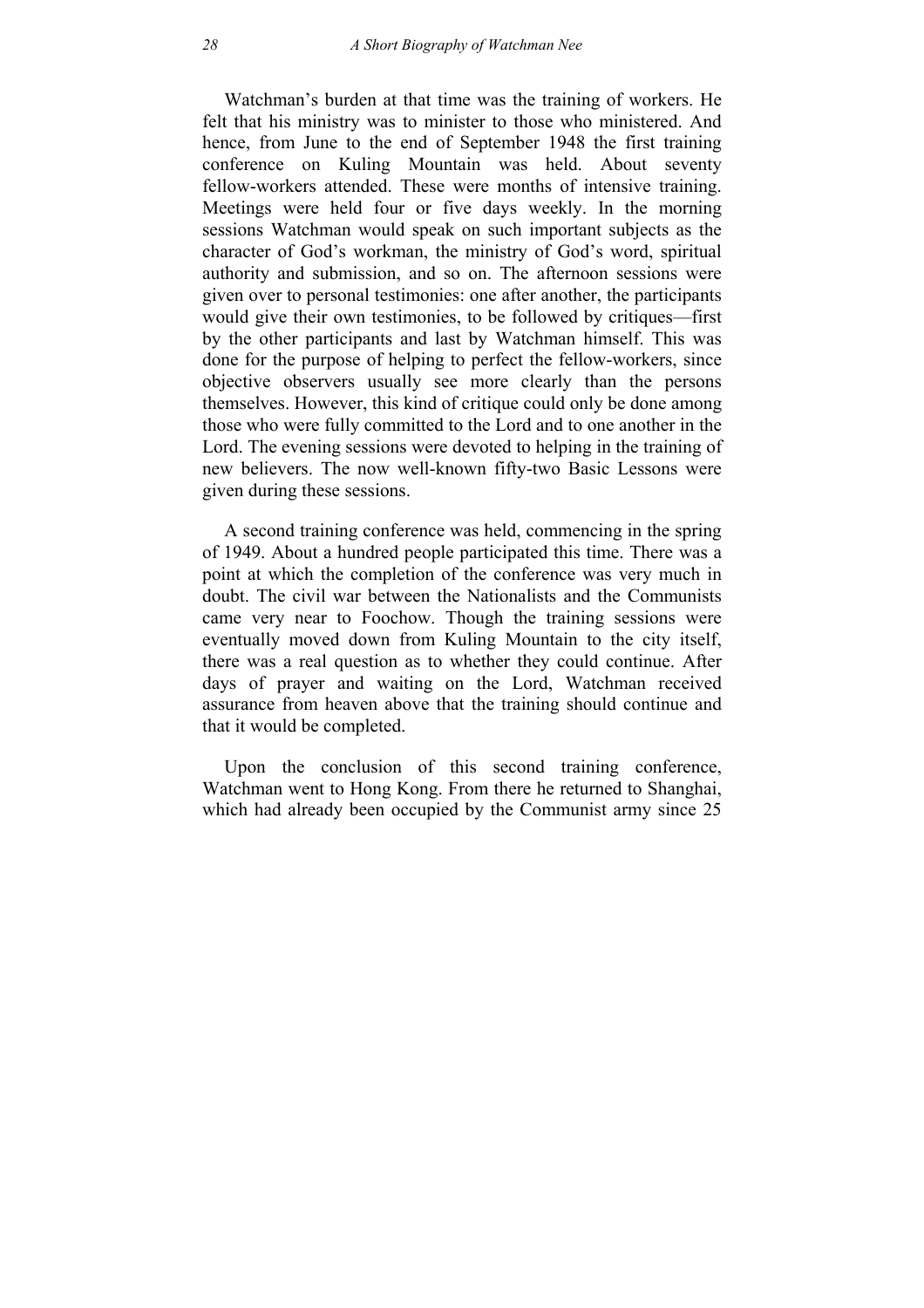May 1949. He was concerned about the churches in China and wished to take a closer look at the changing circumstances. According to his observation, he felt the work could still continue on for a number of years. At the end of that same year he once again returned to Hong Kong where his family was. In January 1950 he conducted a special conference at Hong Kong that lasted a month. A revival broke out. This marked, in fact, a new departure in the history of the Lord's testimony there.

Watchman strongly sensed, however, that his responsibility lay with the brethren back in China. Though he knew the danger awaiting him, he decided to return to Shanghai once more. In spite of the pleadings of some brothers that he not return, his heart was nonetheless set toward Shanghai. Once back in that city, he himself worked most diligently, and exhorted the saints to "buy up the opportunity, because the days are evil" (Eph. 5.16 mg.). Moreover, he planned and prepared feverishly for the future days when he felt the movement of the workers would be restricted and the work would be prohibited entirely. Such days, unfortunately, came sooner than he thought.

In April of 1951 the new Communist government called the leaders of the various Christian groups in China (among whom was Watchman) to Peking for a meeting, during which the government explained its attitude towards the freedom of religion as guaranteed by the Provisional Constitution proclaimed by the Communists. There would be freedom of religion, government officials indicated, but such a privilege was to be enjoyed only by people loyal to the People's Republic of China and not by "reactionaries" or "anti-revolutionists." A drastic change soon came to the Church in China. "Accusation meetings" against those in all walks of life were now being staged all over the land. Christian groups were no exception. Under such pressure as this, Watchman and his fellow-workers labored day and night to prepare Bible materials and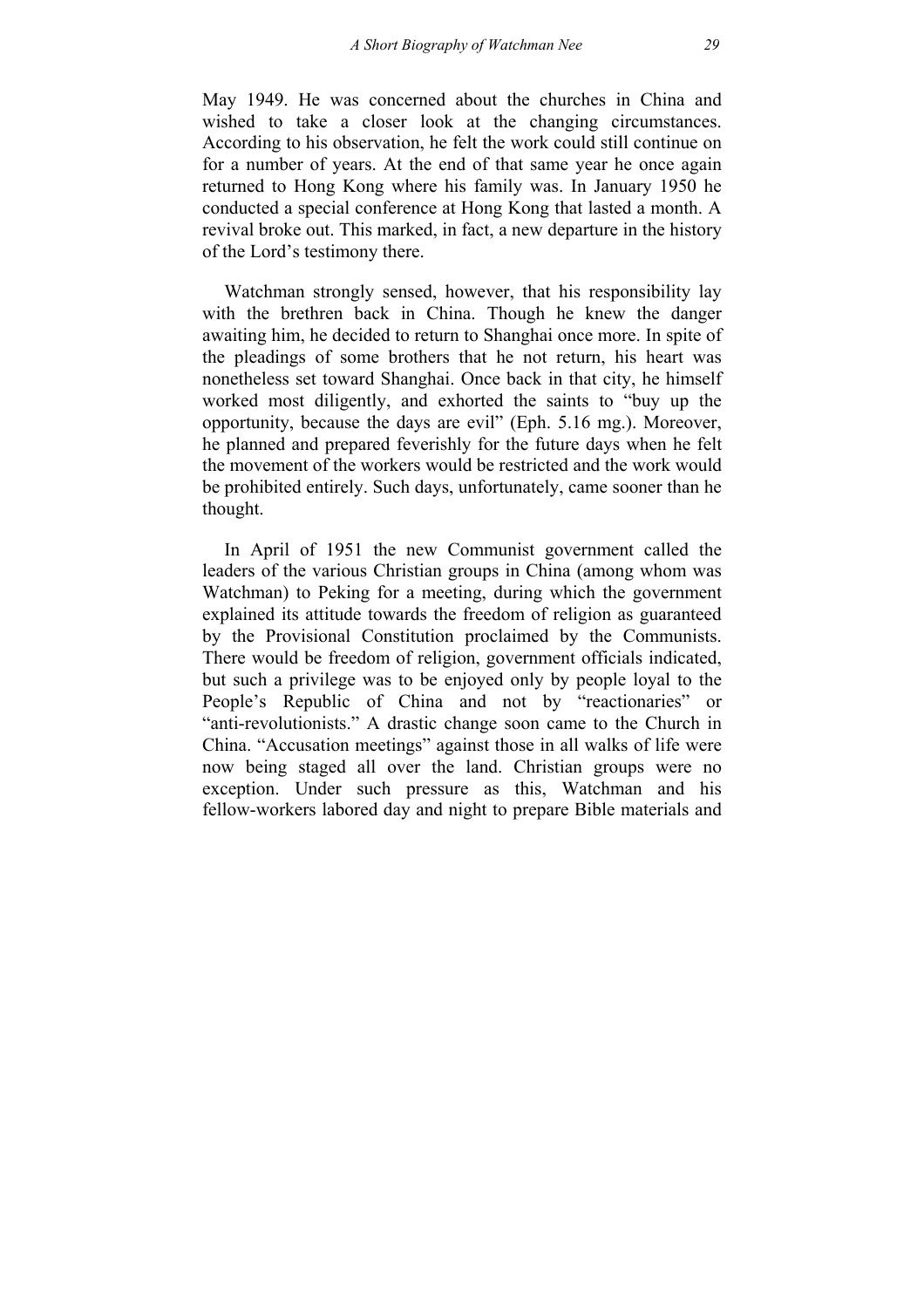spiritual messages for the saints as means of strengthening their faith.

Shortly before he lost his freedom Watchman wrote a hymn which might reveal his heart condition before the Lord at this time:

*Since long ago at Bethany we parted, Within my heart there is a ceaseless void; How can I take my harp down from the willow? How can my songs without Thee be enjoyed.?* 

*And when at night I'm keeping lonely vigil, Grown numb alike to sorrow and to cheer, Then I recall the promise of Thy coming, But sigh, 0 Lord, why, why Thou dost not yet appear?* 

*The manger wakes the thought: I too am homeless; Thy cross strips earthly pleasures from my soul; Thy coming bids me seek a better country, For Thou Thyself art now my final goal.* 

*Since Thou art gone my joy has lost its flavor; My song the sweetness I would fain convey. Since Thou art gone the sense of void o'erwhelms me, Oh, how I long that Thou wilt come and not delay.* 

*Though even now I know Thy loving presence, Yet in my heart there's still a sense of lack. Enlightening and tenderest sustaining Can no more satisfy: I want Thee back.* 

*Despite Thy peace within, I still feel lonely; Despite Thy joy there still remains a sigh; When I feel more content, the silent yearning To see Thee face to face becomes an uttered cry.* 

*What exile cannot but desire his homeland And long his people once again to greet? What soul on alien soil forgets his kindred? What parted lovers never yearn to meet?* 

*O Lord, how can these earthly loves and pleasures With all the joy of Thy return compare? Then, if I cannot here behold Thy countenance,*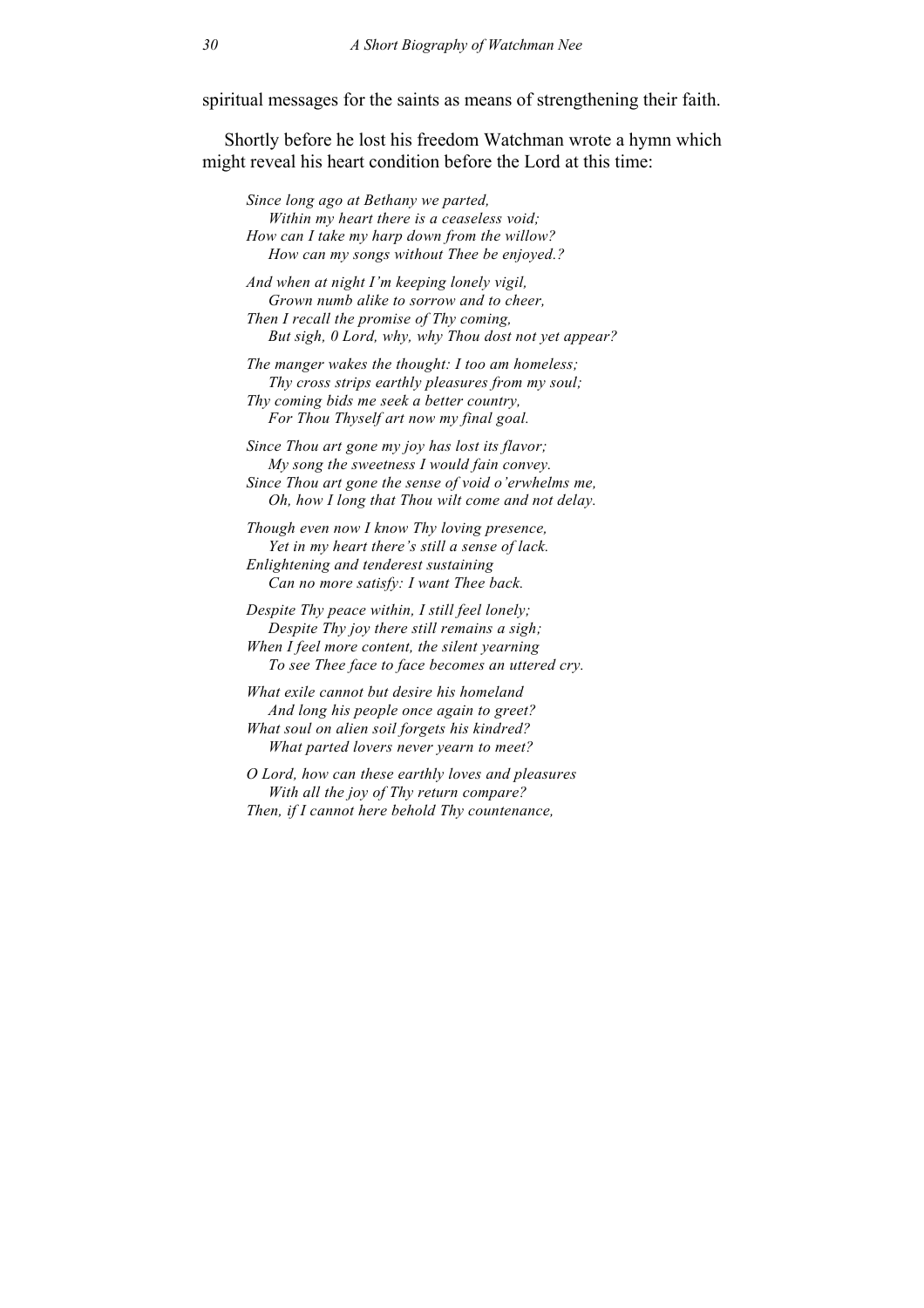*What can I do but sigh till Thou, my Lord, appear?* 

*Could'st Thou, O Lord, forget Thy word of promise Soon to return and take me unto Thee? Yet day by day and year by year I've waited And still I wait, and no return I see.* 

*Remember, Lord, the years I have been waiting While Thy dear footsteps linger far away. How long? How long? Oh! must I wait still longer Till Thou shalt come again in glorious array?* 

*From generation unto generation Thy saints have come and gone, but have not seen Thy glorious promise pass into fulfillment. How long, how very long the time has been!* 

*Why cannot we, dear Lord, discern Thy footsteps? Why are the heavens still so closely sealed? Oh! must our waiting be prolonged still further Before Thou in Thy matchless splendor art revealed?* 

*Lord, I recall the many years I've waited For Thy return—yet, Lord, not I alone, But Thy dear saints through many generations— Beseeching Thee to come back for Thine own.* 

*To countless tears and countless fervent pleadings, By Thine appearing haste to make reply. Oh, may Thou come, the echo of the ages, Come, come and answer now this mighty corp'rate cry!* 

In April of 1952 Watchman was ordered by the Communist Chinese government to go to Manchuria. There he was arrested by the Department of Public Safety on the 10th of April. He was kept imprisoned in Harbin. No one knew what had happened to him for the government kept everything secret. Between 1952 and 1956, the government quietly prepared materials for his prosecution. On 18 January 1956 the Religious Affairs Bureau called a series of meetings in the Church Assembly Hall at Nanyang Road, Shanghai. The whole congregation was required to be present. A list of criminal charges was brought against Watchman and his fellow-workers. The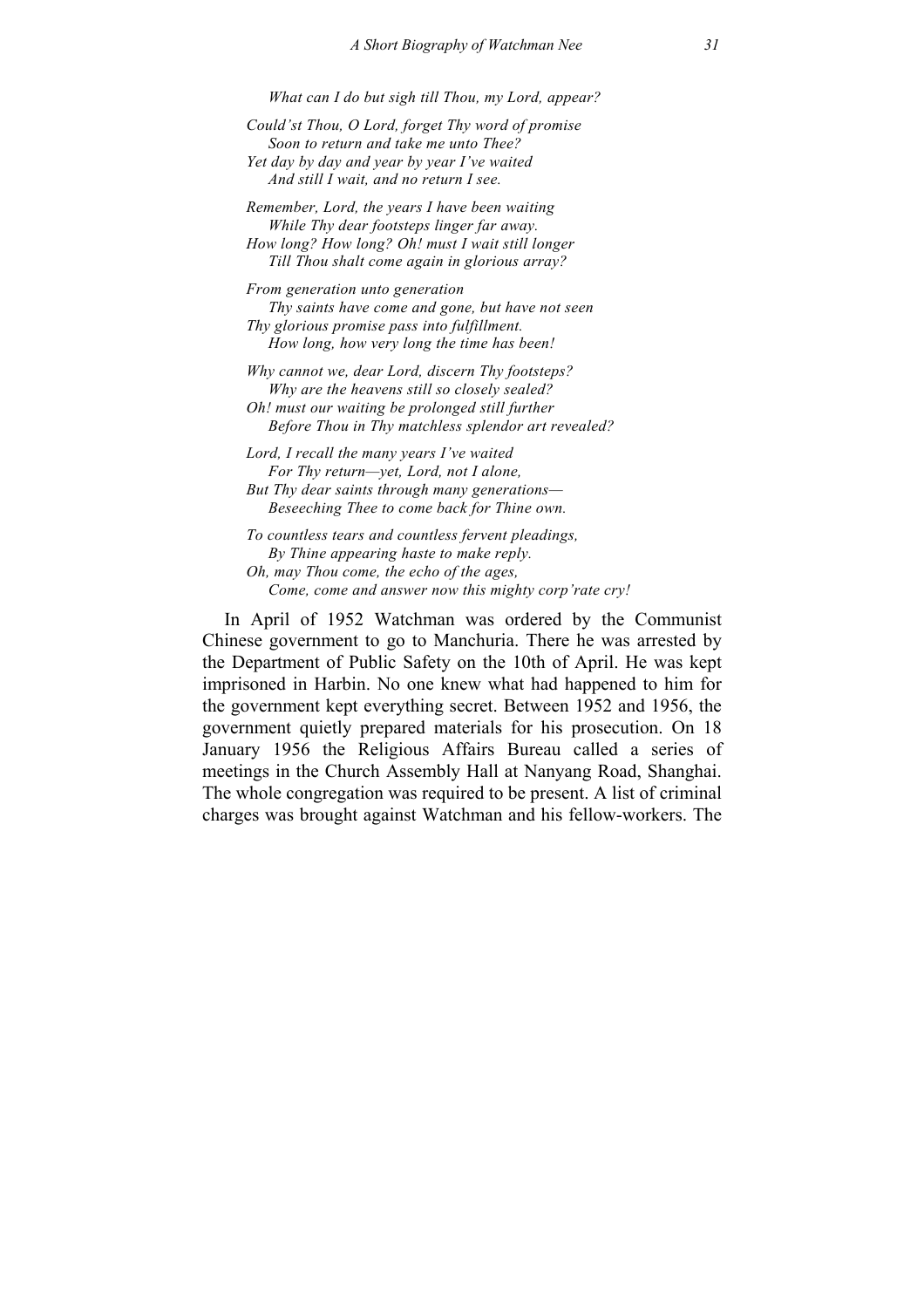first official announcement of his arrest was printed in the *People's Liberation Daily,* Shanghai, on the first of February.

On 21 June 1956 Watchman appeared before the High Court in Shanghai and was found guilty of all charges. He was given the maximum sentence of fifteen years imprisonment, running from 12 April 1952. He was to serve his sentence in the First Municipal Prison in Shanghai. There he was assigned to translate scientific textbooks and journal articles from English into Chinese for government use. His wife Charity was permitted to visit him once a month under supervision. By April 1967 he had served his fifteen years, but he was not released. The authorities had attempted to force him to renounce his faith. Rumors had already been circulated that Watchman had given up his faith. But the Lord was dearer to him than his freedom. And thus his sentence was extended another five years.

He was secretly transferred from the Municipal Prison to Tsing-Tong Labor Farm in Tsing-Po County, a suburb of Shanghai. His wife was able to visit him there once. Then, suddenly, for several months there was no news of him. As a matter of fact, in January of 1970 Watchman was transferred to a stricter labor camp called White Mao Mountain Farm in far-off KwangTeh County, Anhwei Province. Unfortunately, his beloved wife Charity, having suffered a fall, passed away in late September 1971. This was a serious blow to Watchman, but he received it with resignation. He had long harbored a secret wish to be reunited with his wife after serving the entire twenty years. It was told that he once said to a fellow-prisoner, "My term of imprisonment and my wife's life are racing against each other. If I can be released while she is still living, I will take good care of her. For she has suffered much for me." His intense feeling of loss was nonetheless expressed in a letter he wrote to his sister-in-law, in which he said he was so heartbroken that he experienced a sorrow deeper than that of losing his parents. He asked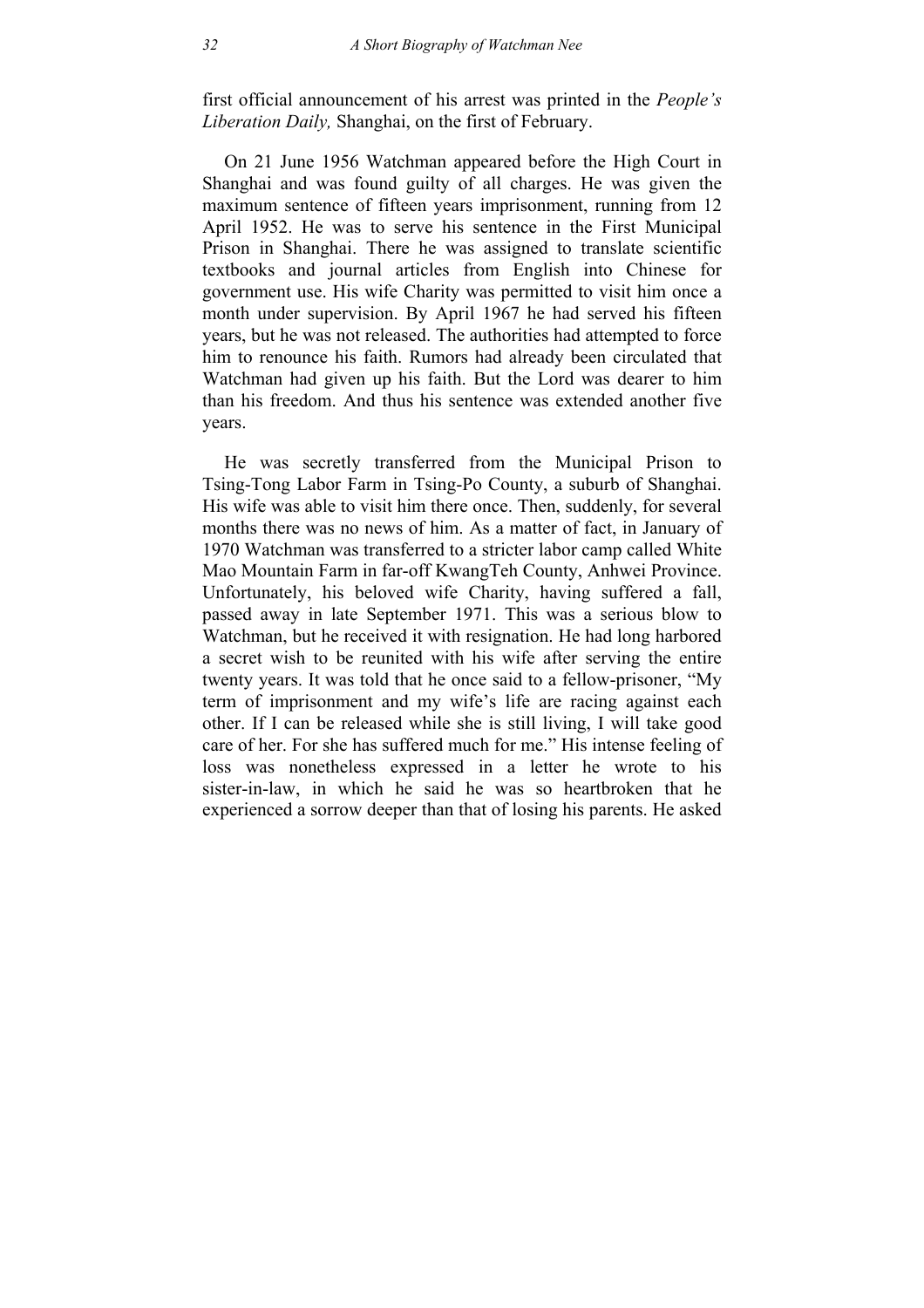that a pinch of his wife's hair and the face towel she used be brought to him as a memorial for remembrance.

On 12 April 1972 he completed his twenty-year prison term. There was expectation that he would be released, but nothing was heard. On 22 April he wrote to his sister-in-law:

## *Elder sister Ping-Tseng:*

*I have received your letter of 7 April and learned from it that you have not received mine which acknowledged the receipt of each parcel you sent me. All the things you mentioned in your letter I have received. I am most grateful to you.* 

*You know my physical condition. It is a chronic disease, an organic disease. When attacks come, they are most painful. At times of recession the disease is still with me. The difference is in the degree of activity, not in the sense of recovery. The summer has arrived. More exposure to sunlight may change a little the color of the skin, but it cannot affect the illness. However, please do not worry, because I maintain my joy. I hope you will also take good care of yourself. May your heart be filled with joy.* 

*Wishing you well,* 

*Shu-Tsu April 22* 

The chronic disease to which the ailing Watchman referred was a severe case of heart disease. For several decades he had suffered enlargement of his heart. It was said to have doubled its original size. The doctor had told him he might drop dead at any time. He could not lift any weight. Many nights he would sit through till dawn because he could not lie down. The Lord had healed his tuberculosis miraculously and instantaneously, but his heart disease was never cured. Watchman himself once testified that in the healing of his tuberculosis he had experienced *the healing* of the Lord, but in the case of his heart disease he knew the Lord as *the Healer*. He lived daily by the resurrection life of the Lord. Indeed, it was nothing short of a miracle that he was able to live through the twenty years of hard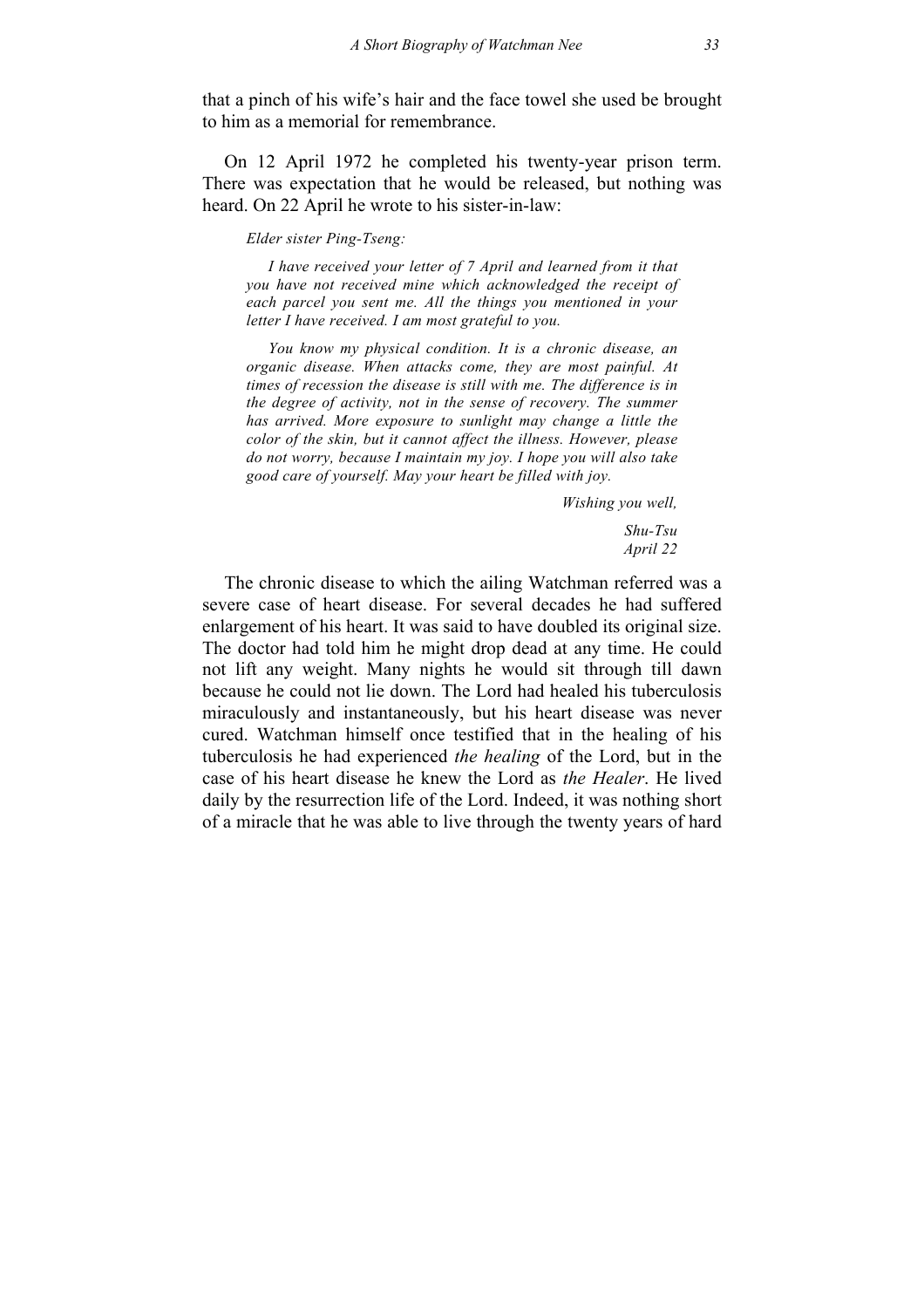imprisonment. The Lord's life and the prayers of the saints must have sustained him.

On 6 May of the same year he wrote another letter to his sister-in-law:

## *Elder sister Ping-Tseng:*

*Tomorrow will be the half year anniversary of the death of sister Wei [a reference to Watchman's wife Ping-wei Chang]. The change during this half year is indeed very great. In looking back and touching the souvenir [i.e., the pinch of Charity's hair and face towel that had been sent him at his request], it causes me persistent heart pain. For the past twenty years [i.e., during his imprisonment] I was unable to serve her even once. This shall be my lifelong regret. It is all my fault that gave her trouble. My sickness lingers on. It fluctuates often. I try my best to live frugally that I may not trouble others. In sickness I really think much about my own people [i.e., his relatives] hoping to be with them. But I must submit to the dictate of environment. In the past ten days I was beside myself in pondering over sister Wei. How is your health? You are in my constant remembrance. Elderly people must take special care of themselves. Are you still considering coming to the South? I am at a loss as to what to say. I can only wish you well.* 

> *Shu-Tsu May 6*

# On 16 May he wrote again to his sister-in-law:

#### *Elder sister Ping-Tseng:*

*Your letter from Beijing dated the 6th and your letter from Shanghai dated the 11th have all been received. I hope this visit of yours could be longer so as to get more rest. In my illness I too long to have more contact with my own people. The mountain here is natural and the water is clear. One thing special here is that the children grow up healthier than those I saw in Shanghai. Hope you may have more rest. The ashes of sister Wei is a real problem. Let us decide about it after you come here. I do not have*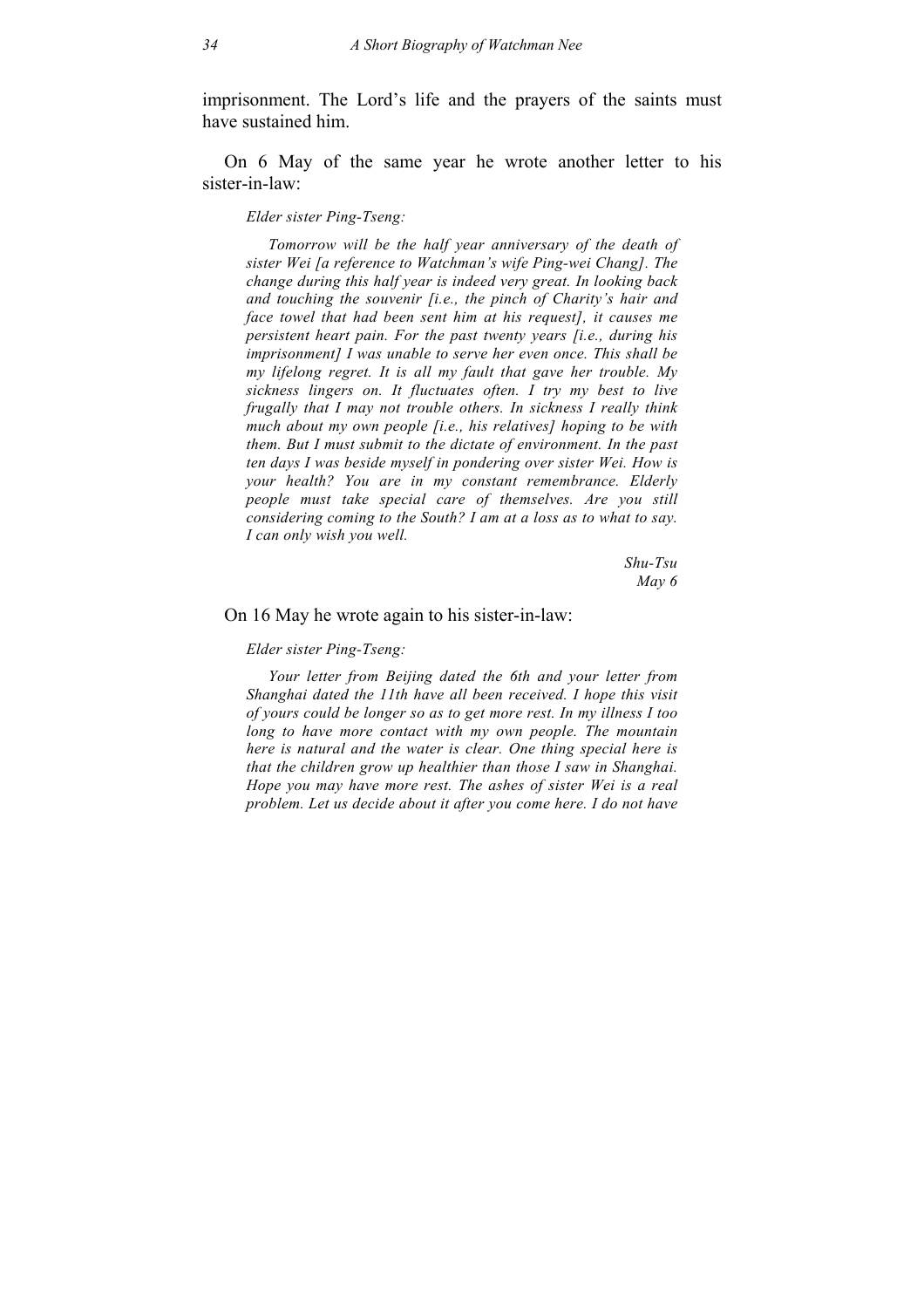*any particular need. Maybe bring me a flashlight. I wish you well.* 

> *Shu-Tsu May 16*

# A further letter to his sister-in-law was sent date 22 May:

*Elder sister Ping-Tseng:* 

*I talk with my superior about my leaving this place. He said, "It is impossible for you to go to Beijing or Shanghai. You have to go to a small place or village. When the proper document arrives, the government will process it according to its policy. You have no need to talk further with me."* 

*So please try to find among my own people one who can facilitate my release. You can tell that person that I have my own livelihood and that I hope he will accept me. Please ask the community council to issue a permit of my acceptance into their locality.* 

*Hope you can find one among my people. Shun-Tau Ma can also be one to consult with. Please discuss with him or somebody else. [Shun-Tau Ma was the husband of another of Watchman Nee's nieces who together with her husband had taken care of Mrs. Nee during Watchman's imprisonment.]* 

*Saturday night my illness struck again. For several hours my heart trembled. I could endure only after I took medicine. I slept in bed the whole Sunday. In sickness I desire much to be with my own people just like "the fallen leaf returning to its root." I have lost contact with my own people for twenty years. So, I can only ask of you.* 

*When you come, can you bring me one kilogram of meat hash and a kilogram of dried beef. The doctor told me not to eat egg yolk, fatty meat and internal organs because they will seriously damage my weakened heart muscles. So I can only eat lean meat without which I will be in lack of protein. Pretty troublesome.* 

*Wishing you well,* 

*Shu-Tsu May 22*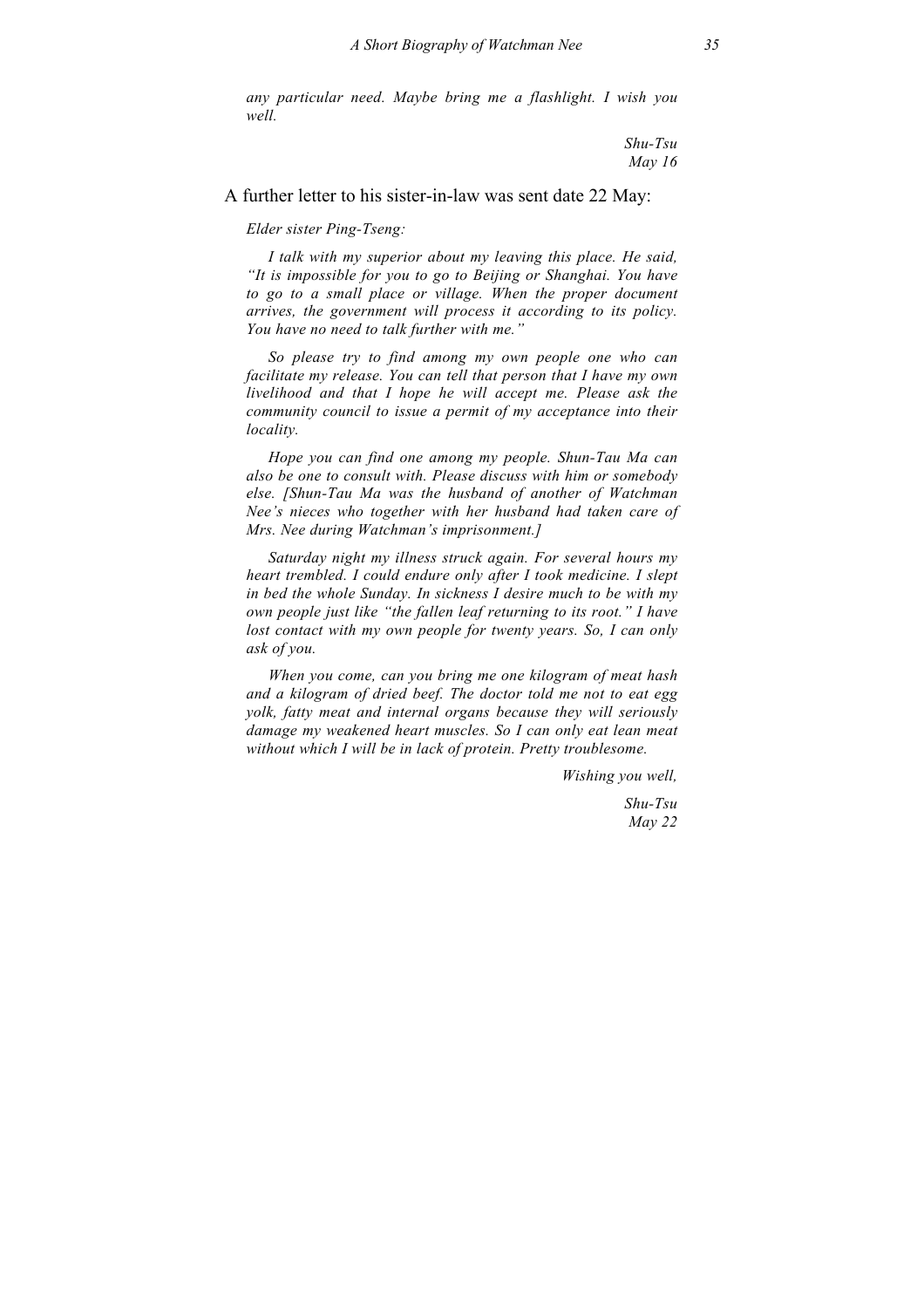On the very same day brother Nee also wrote a letter to his niece's husband:

*Shu-Tau, my nephew-in-law:* 

*I believe your aunt [Watchman's late wife] while living must have told you about my condition.* 

*You know my elder sister sends me my living expenses, so I have no problem of livelihood. I am old and sickly. I long to return to my own people as a fallen leaf returning to its root, to find a resting place. I earnestly hope you can take the responsibility of settling this matter. I depend on you to negotiate on all sides.* 

*Your aunt had passed away six and a half month ago. My heart is broken. I could hardly live. I hope you will do your uttermost to send the document here. Your aunt while living mentioned many times of Hui-Nee and her children. I wonder how the children are now? Much remembrance.* 

*I heard that in going to Chekiang there will be a problem of food coupons. [Brother Nee's niece had died and her husband had evidently moved to Chekiang.] I think I eat very little, and so it can be solved. Never mind.* 

*Have not corresponded for twenty some years, but much remembered.* 

> *Wish you wel Shu-Tsu May 22*

Two more letters were written by Watchman: one on 25 May to his sister-in-law and one on 26 May to his nephew-in-law Shun-Tau Ma:

*Elder sister Ping-Tseng:* 

*Tomorrow I shall be transferred from Maple Peak to the farm in Mountain Slope. So when you come, do not buy a ticket to Maple Peak. You should disembark at Mountain Slope. This station is a little farther than that of Maple Peak. It is the next*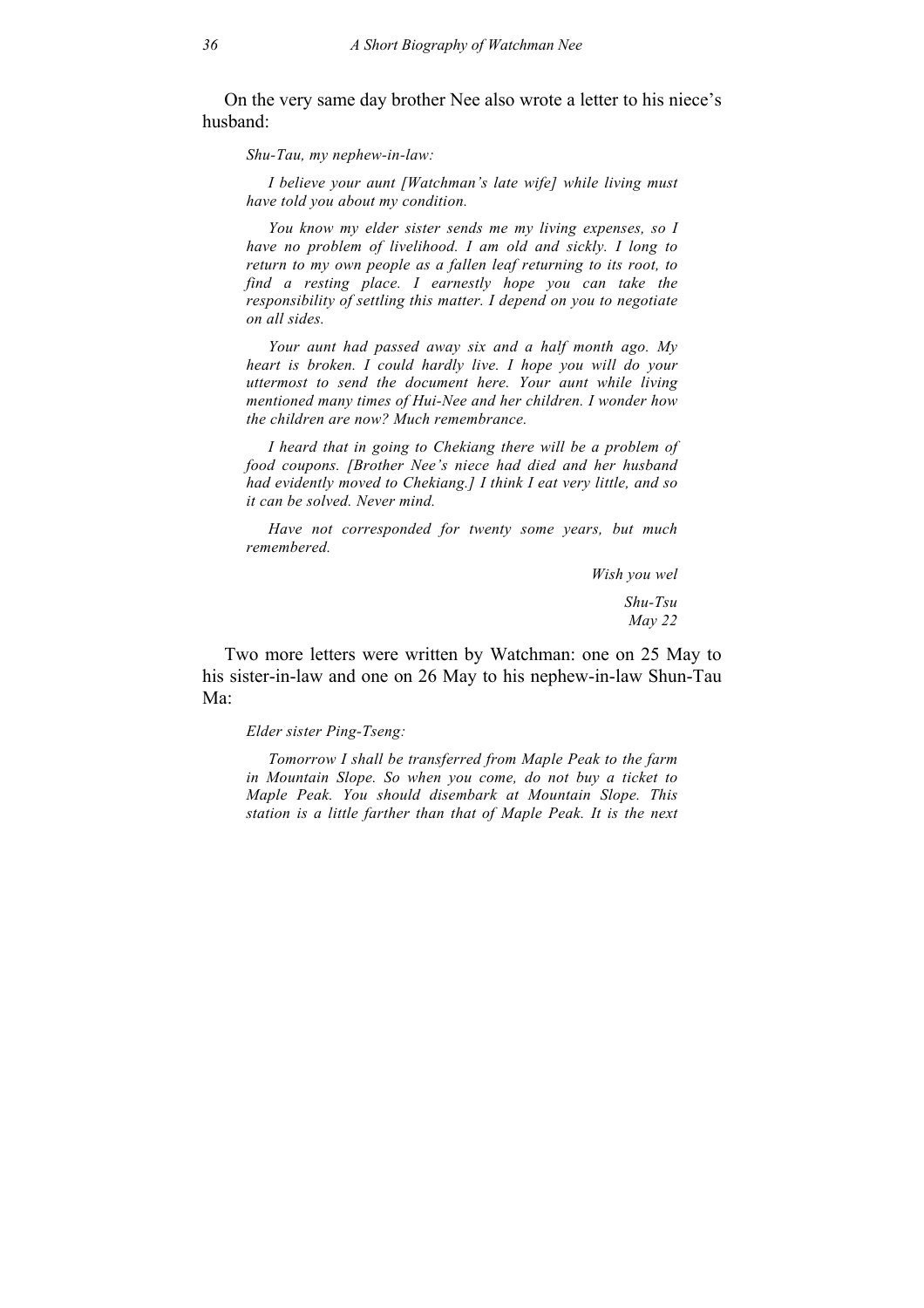*station. I had written a letter to you earlier than this one. I wonder if you have already received it. I hope to see you soon.* 

*Wishing you well,* 

*Shu-Tsu May 25* 

### *Shun-Tau:*

*While in Maple Peak I had written you a letter, asking you to get a permit from your community council, proving that you are willing to take me in and also to provide for my living (you know my elder sister sends me my living expenses). Your attitude must be firm and clear . . .* 

*Today I am transferred from Maple Peak to White Cloud Mountain Renovation Group. Hope you try your utmost best to get a reply. This document must be sent directly to the 14th Corp of White Cloud Mountain Farm. Please ask the community council to address the paper to White Cloud Mountain Farm, Kwang-Teh City, Anhwei Province. I eagerly hope to return to my own people. Please do your best.* 

> *Wish you well Shu-Tsu May 26*

Then on the 30th of May 1972 Watchman Nee wrote what proved to be his last letter:

### *Elder sister Ping-Tseng:*

*I was transferred to the 14th Corp of Mountain Slope. This is a distance of 10 li [equal to 3 1/3 English miles] from the station. And also you must climb over a mountain. It is therefore not easy for you to come. You may [want to] cancel your trip. In sickness I still retain joy in my heart. Please do not worry. I shall still encourage myself not to moan over my sickness. As to the ashes of Ping-Wei [Watchman's late wife], please do what you feel right. I commit it to you and fully agree with your desire. Short paper but long affection.* 

*Wish you well*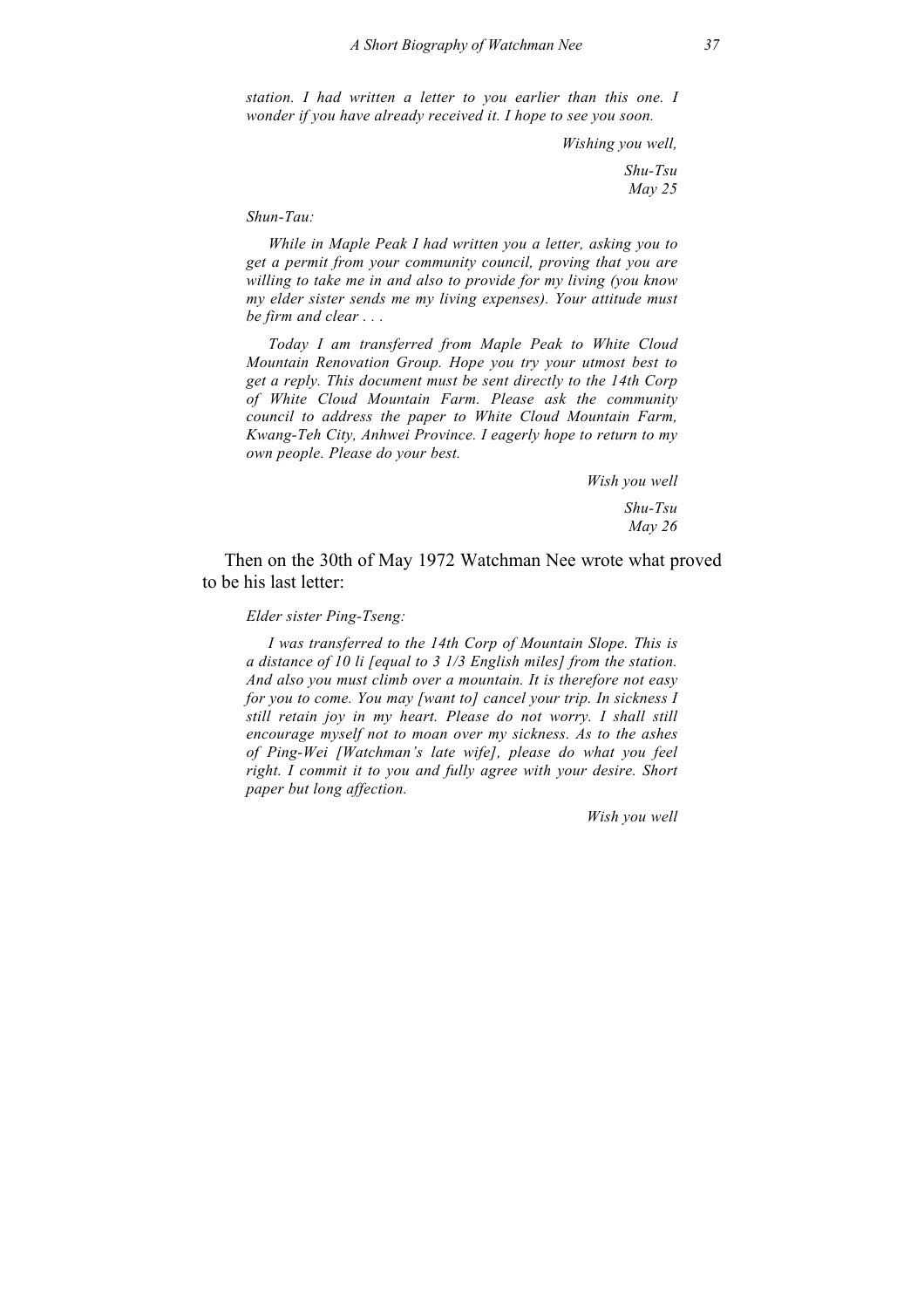*Shu-Tsu May 30* 

It appears as though brother Nee knew he would soon depart from the world. Indeed, he went to be with the Lord in the early morning of the next day.

On the first day of June 1972, while his sister-in-law was yet at Shanghai, she received a telegram from the White Mao Mountain Farm Labor Camp that simply read: "Watchman Nee died of sickness at the foot of the mountain." Immediately upon hearing this sad news it was decided that Watchman's sister-in-law, Ping-Tseng, his niece's husband, Shung Wu, and his grandniece, Shao Ling Pao, would travel together to the Labor Camp. Two days later, on the third of June, the party of three arrived in Kwang-Teh County, but Shung Wu was able to proceed farther and to reach the Labor Camp at dusk of that same day. Having inquired about Watchman's death, Shung Wu was told that, not having seen the prisoner come out of his room, shortly after nine o'clock in the morning on the 30th of May, prison officials pushed open the door of his room and found Watchman on the bed, barely breathing. Immediately they asked the Camp's hygiene officer to examine him. Realizing the seriousness of his situation, they sent Watchman Nee by car to the Labor Camp Clinic which was situated at the foot of the mountain. All efforts there to rescue him failed and the stricken Watchman died at 2:00 A.M., 31 May. Captain Loh of the disciplinary corps declared it to have been a suicide—for, he said, he had a suicide note as proof. Prison officials had found a note under the mattress near his pillow. When pressed for it by Shung Wu, Captain Loh showed the note to him. It was truly in Watchman's handwriting, written in large letters on a page taken from a notebook. It read:

*Christ is the Son of God, who died to atone for men's sins and who rose on the third day. This is the greatest fact in the universe. I believe in Christ and die.*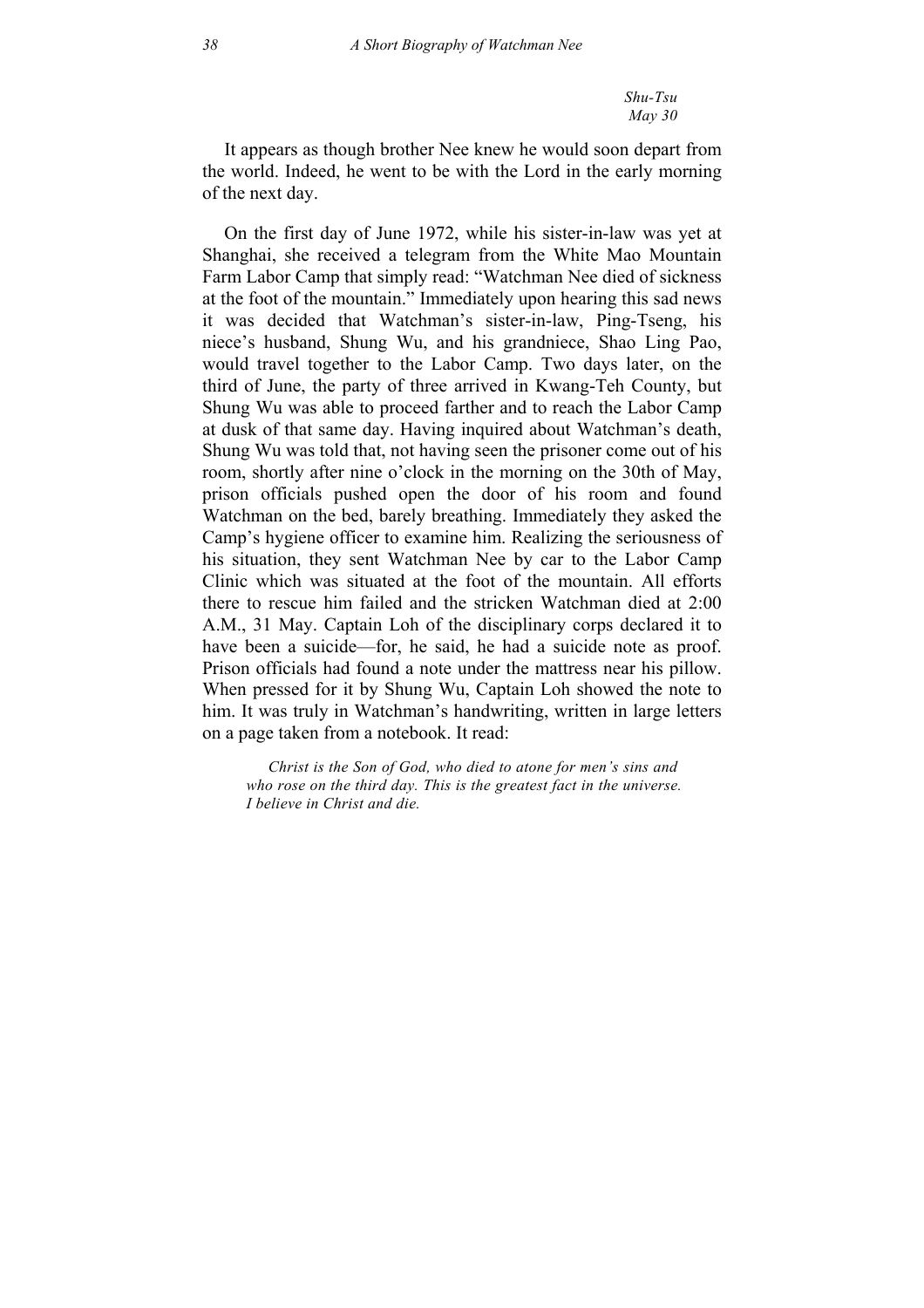*Signed, Watchman Nee* 

Upon his reading the note Shung Wu told Captain Loh that this was not a suicide note at all. Watchman had apparently had the premonition that due to his physical condition he would not live long. But he believed in the Christ he confessed even unto death. Furthermore, did not the telegram itself say that Watchman had died of sickness? Naturally, Captain Loh did not understand the meaning of the words, "I believe in Christ and die."

Captain Loh also reported to Shung Wu that because of the heat, they had cremated Watchman's body without waiting for the arrival of his relatives.

The next day, Ping Tseng and Shao Ling Pao both arrived at the Labor Camp. They were told the same story and were not allowed to enter Watchman's room to gather up things left behind.

Later, permission was given to the party to go to the crematory to collect Watchman's ashes. It was not a real crematory but a Labor Camp kiln which served the dual purpose of producing bricks and cremating bodies. The three relatives found the person who a few days earlier had cremated Watchman's body and inquired of him about the condition of the body. Said the cremator: "It was a peaceful body, nothing abnormal at all." "Would you say it was like the body of anyone who had committed suicide?" they asked. He replied that he had cremated many corpses and could surely recognize among them those that had committed suicide, but that he was certain Watchman's death was not a case of suicide because his body appeared so peaceful and joyful and most normal.

Indeed, Watchman Nee had kept his faith in Christ even unto death, and had maintained his joy to the very end.